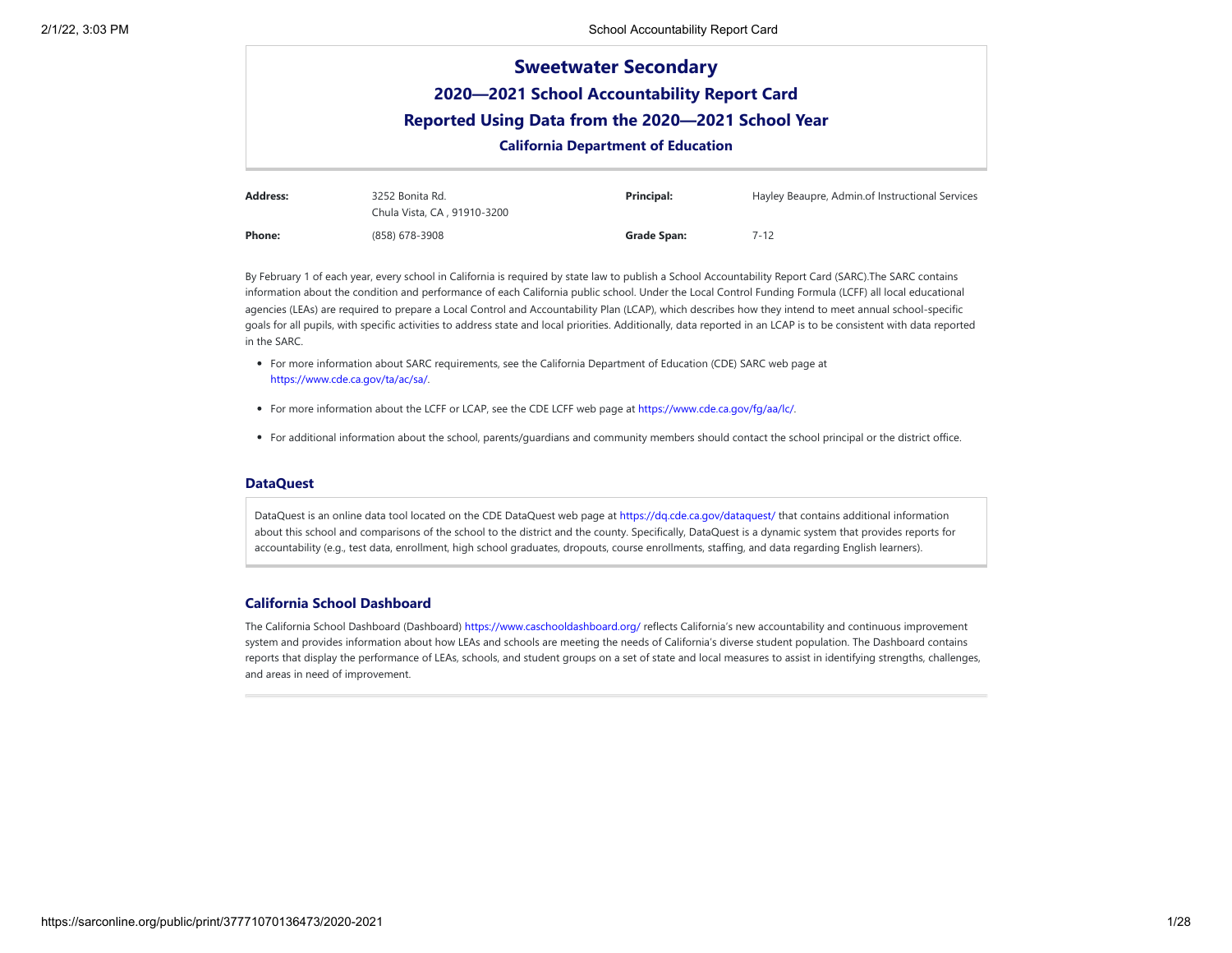## **About This School**

#### **Hayley Beaupre, Admin.of Instructional Services**

**Q** Principal, Sweetwater Secondary

#### **About Our School**

Sweetwater Secondary School (SSS) is an innovative, role model public school that dares to make a significant difference in the lives of students in grades 7 through 12. Offering an option to traditional schools, SSS has innovated a different way of managing educational systems, both in instruction and operations. We serve as a role model because of five factors:

**• We transform the lives of students who are "at risk" in the educational system – taking many from failure to college bound.**

**• We run SSS with strategic initiatives, action plans and the ability to set and measure results.**

**• We are innovative, responsive and agile.**

**• We hold teachers accountable for students' learning and success.**

**• We are a successful prototype for educational reform.**

This futuristic public school is designed for students in grades 7-12 who seek an alternative to the traditional approach to education. Independent study is the primary method of instruction, along with online courses, home school option, guest speakers, tutoring, and field trips to provide skills development and enrichment in the core curriculum.

Students can enroll in Sweetwater Secondary School with parent request any day throughout the year.

Student options include returning to comprehensive schools, earning a High School diploma, passing the California High School Proficiency Exam (CHSPE), passing the GED, or passing the High School Equivalency Test (HiSET). Each student receives a Pathways Personalized Education Plan supported through an extensive group of partnerships and alliances which provide services such as job development, pre-employment training, health maintenance, case-management, social and personal services and tutoring.

**Please Note: Sweetwater Secondary School is a DASS school (Dashboard Alternative School Status) which uses modified methods of measurement for indicators that are aligned with the evaluation rubrics of the Local Control Funding Formula (LCFF) to evaluate the success or progress of schools that serve high-risk students. To be eligible for DASS, schools must have an unduplicated count of at least 70 percent of the school's total enrollment comprised of high risk student groups including: Expelled, Suspended, Wards of the Court, Pregnant and/or Parenting, Recovered Dropouts, Habitually Truant, Retained more than once in kindergarten through grade eight, students who are credit deficient, students with a gap in enrollment, students with a high level of transiency, Foster Youth, and Homeless Youth. As an alternative option, students enroll with SSS to address credit deficiencies before returning to a traditional school or may choose to complete the GED or HiSET, which are not factored into the four-year cohort graduation rate.**

#### **Contact**

Sweetwater Secondary 3252 Bonita Rd. Chula Vista, CA 91910-3200

Phone: (858) [678-3908](tel:(858) 678-3908) Email: [info@sweetwatersecondarycharter.com](mailto:info@sweetwatersecondarycharter.com)

**Contact Information (School Year 2021—2022)**

**District Contact Information (School Year 2021—2022)**

**Phone Number** (858) 678-3908

**District Name** SBE - Sweetwater Secondary

## **School Contact Information (School Year 2021—2022)**

**School Name** Sweetwater Secondary

**Street** 3252 Bonita Rd.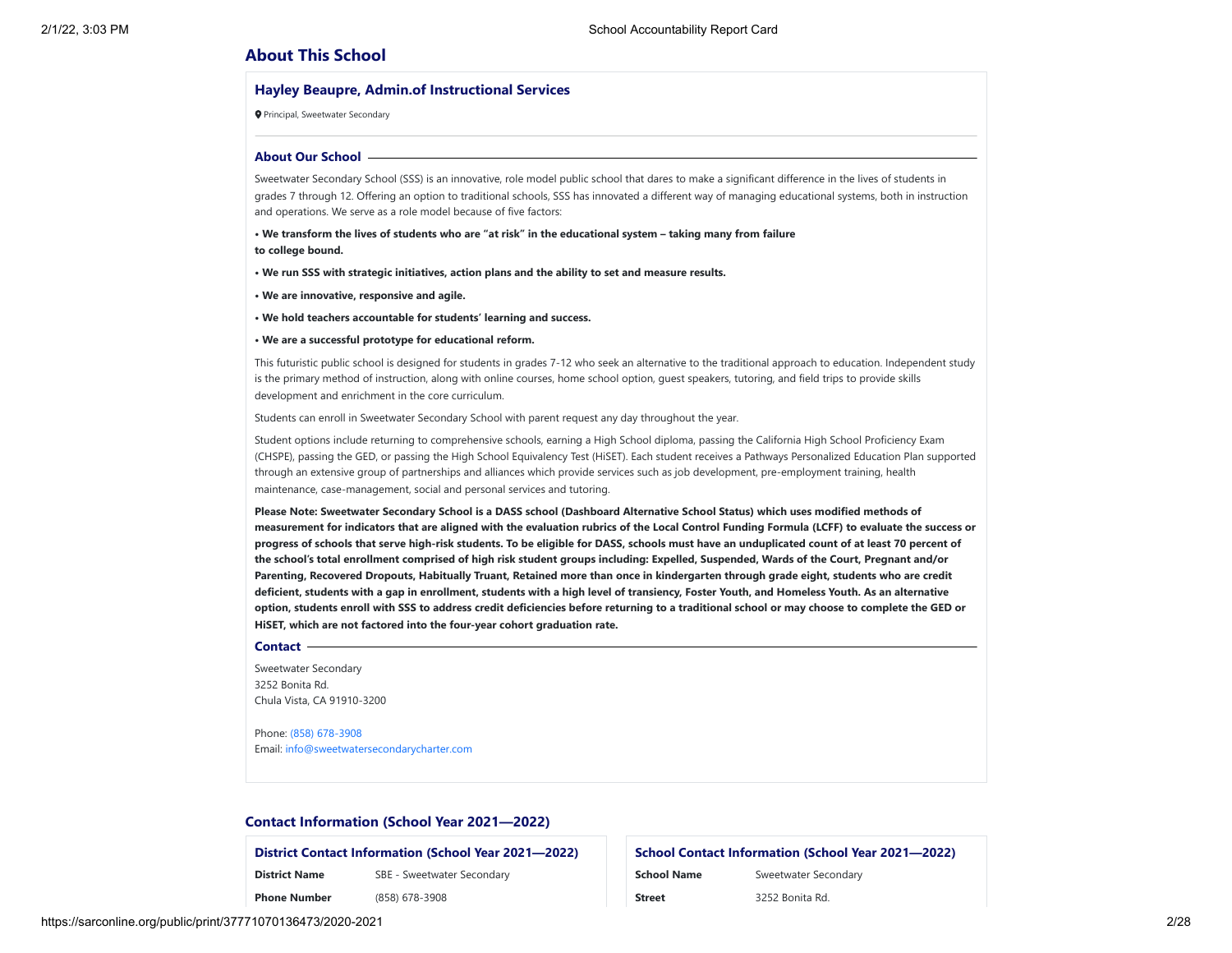# 2/1/22, 3:03 PM School Accountability Report Card

| Superintendent       | Beaupre, Hayley                    |
|----------------------|------------------------------------|
| <b>Email Address</b> | hbeaupre@sweetwatersecondary.com   |
| Website              | www.sweetwatersecondarycharter.com |
|                      |                                    |

| City, State, Zip                             | Chula Vista, CA, 91910-3200                        |
|----------------------------------------------|----------------------------------------------------|
| <b>Phone Number</b>                          | (858) 678-3908                                     |
| <b>Principal</b>                             | Hayley Beaupre, Admin.of Instructional<br>Services |
| <b>Email Address</b>                         | info@sweetwatersecondarycharter.com                |
| Website                                      | http://www.sweetwatersecondarycharter.com          |
| <b>County-District-</b><br>School (CDS) Code | 37771070136473                                     |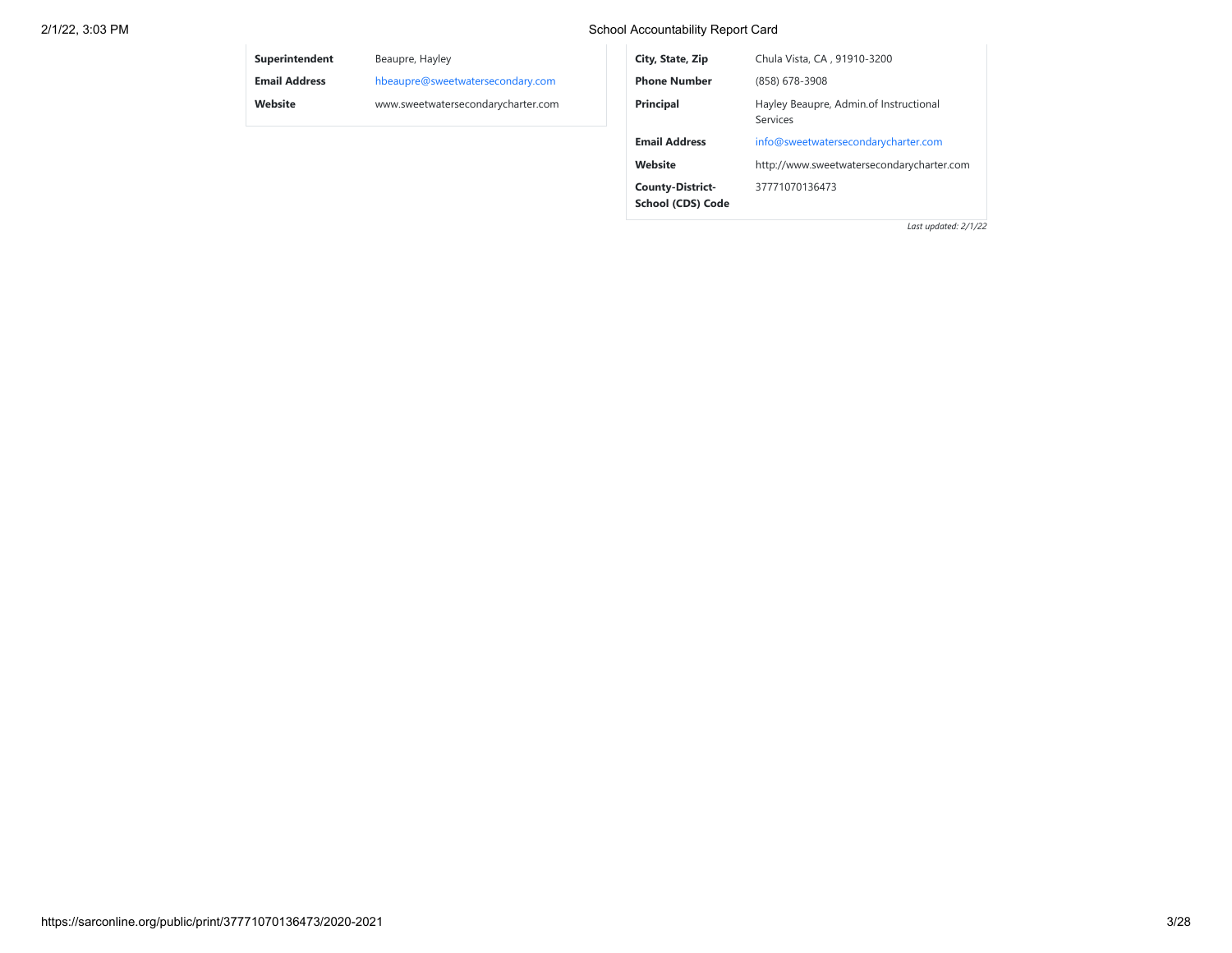#### **School Description and Mission Statement (School Year 2021—2022)**

#### **The Vision**

The educational community known as Sweetwater Secondary School is committed to the development of a personalized instructional program that demonstrates positive outcomes for each student. Sweetwater Secondary School is dedicated to the creation of instructional, service, organizational, and governance models that can serve as prototypes for educational reform. Sweetwater Secondary School is committed to collaborative efforts to improve the quality of life for students, their families, and the community it serves.

#### **The Mission**

Sweetwater Secondary School will implement personalized educational programs to facilitate student achievement. These educational programs will demonstrate that standards-based educational reform can provide a prototype for changing the way teachers teach and students learn in the future.

#### **Basic Values**

• Kids come first.

• Education at SSS is personalized, individualized, and high quality.

• SSS is made up of a community of highly professional people. These committed individuals are independent, self-motivated, high-energy people who speak for themselves. They work to create a positive, challenging environment that is centered on teaching and learning.

• SSS uses business principles in managing the school.

• SSS is committed to the creation of educational reform models centered on how effective educational organizations run, how teachers teach, and students learn.

• SSS employees are accountable for their work.

• People-centered teams focus on supporting quality teaching and learning. Performance is measured on a variety of indicators that include productivity, credit

ratio, auditability, quality, performance, and commitment to the vision of SSS.

• SSS is committed to the improvement of the quality of life for students, their families, and the community it serves.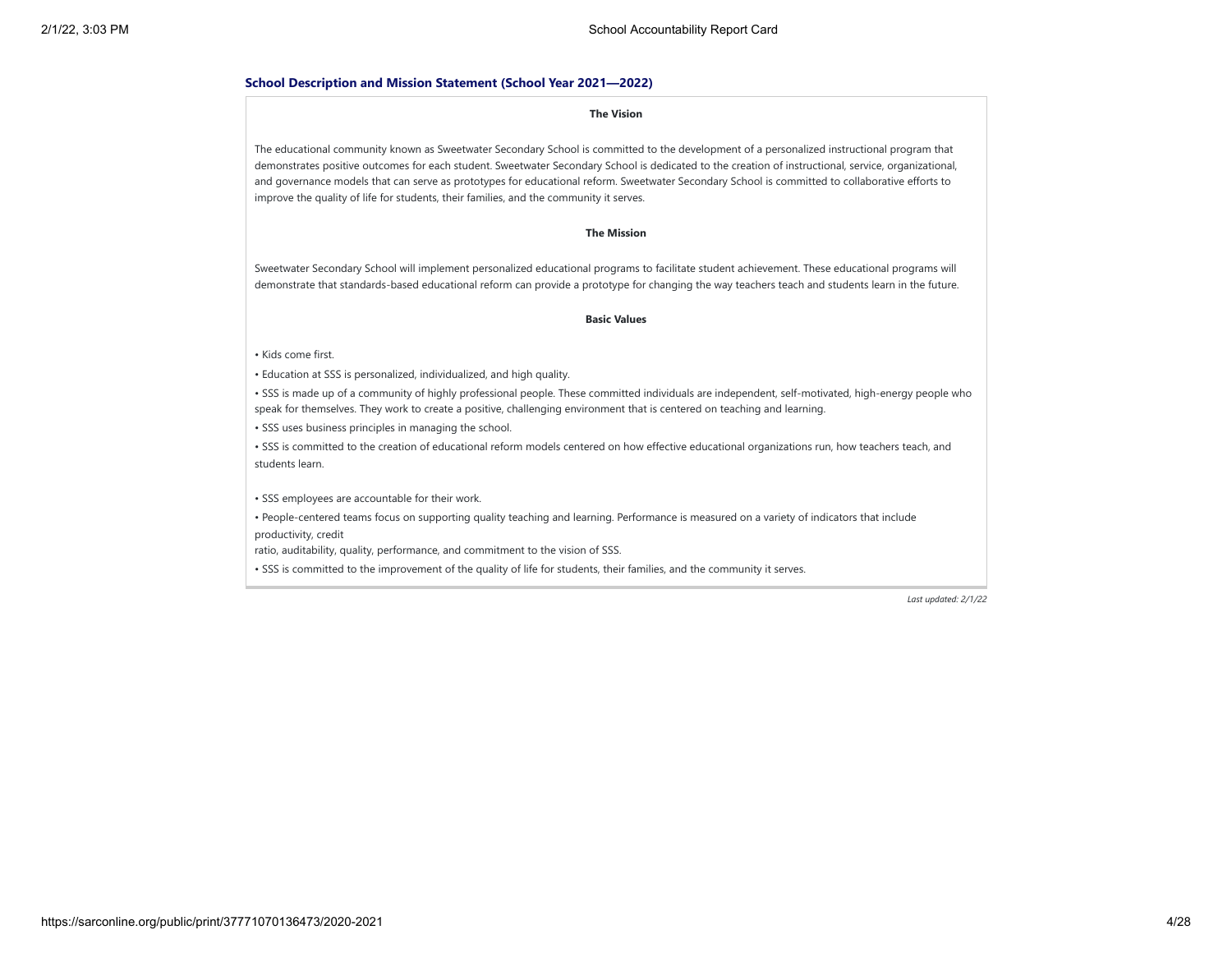# **Student Enrollment by Grade Level (School Year 2020—2021)**

| <b>Grade Level</b>      | <b>Number of Students</b> |
|-------------------------|---------------------------|
| Grade 7                 | 17                        |
| Grade 8                 | 31                        |
| Grade 9                 | 86                        |
| Grade 10                | 120                       |
| Grade 11                | 53                        |
| Grade 12                | 51                        |
| <b>Total Enrollment</b> | 358                       |



*Last updated: 2/1/22*

## **Student Enrollment by Student Group (School Year 2020—2021)**

| <b>Student Group</b>                | <b>Percent of Total Enrollment</b> |
|-------------------------------------|------------------------------------|
| Female                              | 49.40%                             |
| Male                                | 50.30%                             |
| Non-Binary                          | 0.30%                              |
| American Indian or Alaska Native    | 0.30%                              |
| Asian                               | 1.10%                              |
| Black or African American           | 2.80%                              |
| Filipino                            | 2.20%                              |
| Hispanic or Latino                  | 80.70%                             |
| Native Hawaiian or Pacific Islander | 0.30%                              |
| Two or More Races                   | 5.60%                              |
| White                               | 5.00%                              |

| <b>Student Group (Other)</b>      | <b>Percent of Total Enrollment</b> |
|-----------------------------------|------------------------------------|
| <b>English Learners</b>           | 14.80%                             |
| Foster Youth                      | 0.30%                              |
| Homeless                          | 4.20%                              |
| Migrant                           | 0.00%                              |
| Socioeconomically Disavantaged    | 65.10%                             |
| <b>Students with Disabilities</b> | 20.70%                             |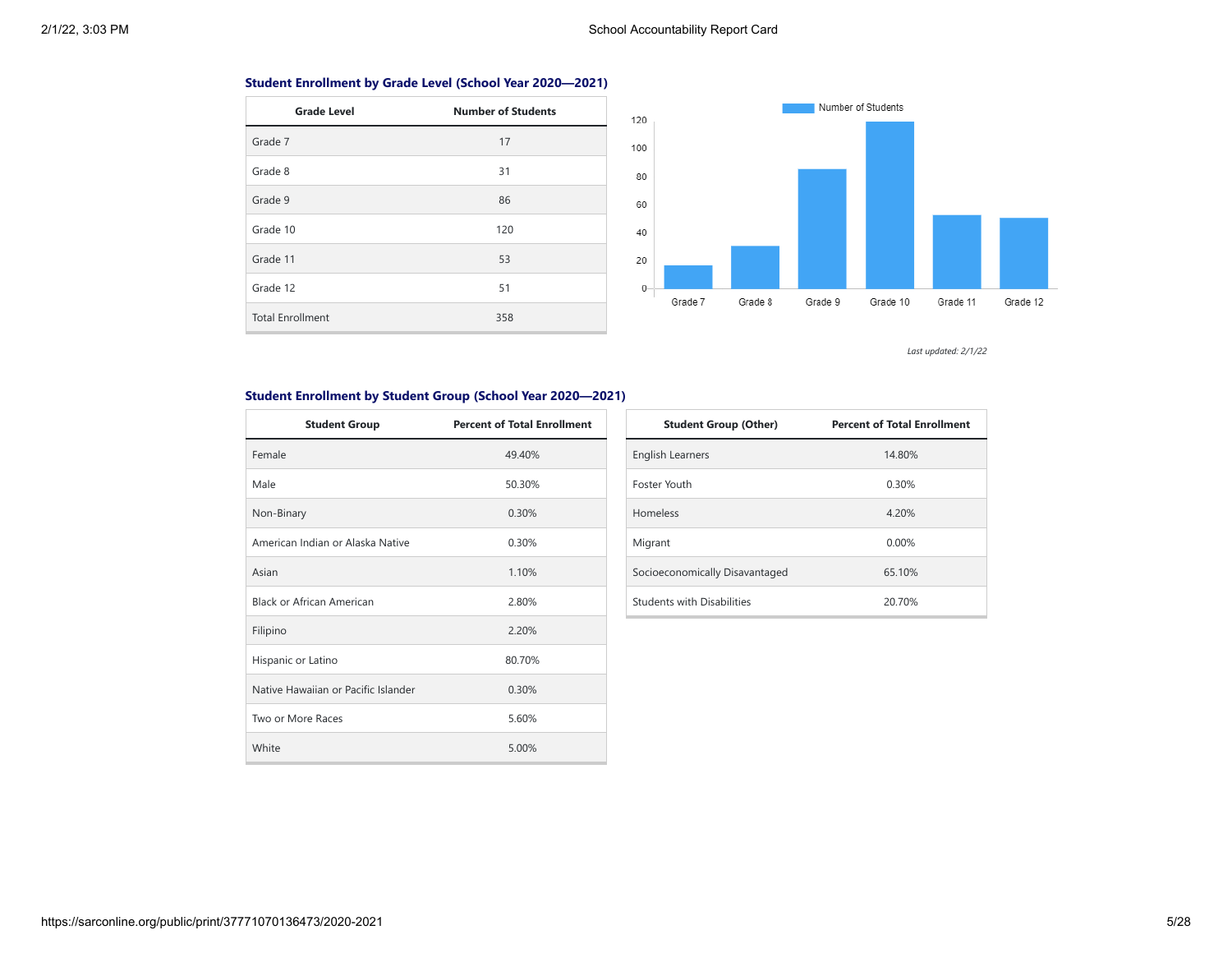# **A. Conditions of Learning**

## **State Priority: Basic**

The SARC provides the following information relevant to the State priority: Basic (Priority 1):

- Degree to which teachers are appropriately assigned and fully credentialed in the subject area and for the pupils they are teaching;
- Pupils have access to standards-aligned instructional materials; and
- School facilities are maintained in good repair

#### **Teacher Preparation and Placement (School Year 2020—2021)**

| <b>Authorization/Assignment</b>                                                                    | School<br><b>Number</b> | School<br>Percent | <b>District</b><br><b>Number</b> | <b>District</b><br>Percent | <b>State</b><br><b>Number</b> | <b>State</b><br>Percent |
|----------------------------------------------------------------------------------------------------|-------------------------|-------------------|----------------------------------|----------------------------|-------------------------------|-------------------------|
| Fully (Preliminary or Clear) Credentialed for Subject and Student<br>Placement (properly assigned) |                         |                   |                                  |                            |                               |                         |
| Intern Credential Holders Properly Assigned                                                        |                         |                   |                                  |                            |                               |                         |
| Teachers Without Credentials and Misassignments ("ineffective" under<br>ESSA)                      |                         |                   |                                  |                            |                               |                         |
| Credentialed Teachers Assigned Out-of-Field ("out-of-field" under<br>ESSA)                         |                         |                   |                                  |                            |                               |                         |
| Unknown                                                                                            |                         |                   |                                  |                            |                               |                         |
| <b>Total Teaching Positions</b>                                                                    |                         |                   |                                  |                            |                               |                         |

Note: The data in this table is based on Full Time Equivalent (FTE) status. One FTE equals one staff member working full time; one FTE could also represent two staff members who each work 50 percent of full time. Additionally, an assignment is defined as a position that an educator is assigned to based on setting, subject, and grade level. An authorization is defined as the services that an educator is authorized to provide to students.

*Last updated:*

#### **Teachers Without Credentials and Misassignments (School Year 2020—2021)**

| <b>Authorization/Assignment</b>                       | <b>Number</b> |
|-------------------------------------------------------|---------------|
| Permits and Waivers                                   |               |
| Misassignments                                        |               |
| <b>Vacant Positions</b>                               |               |
| Total Teachers Without Credentials and Misassignments |               |

*Last updated:*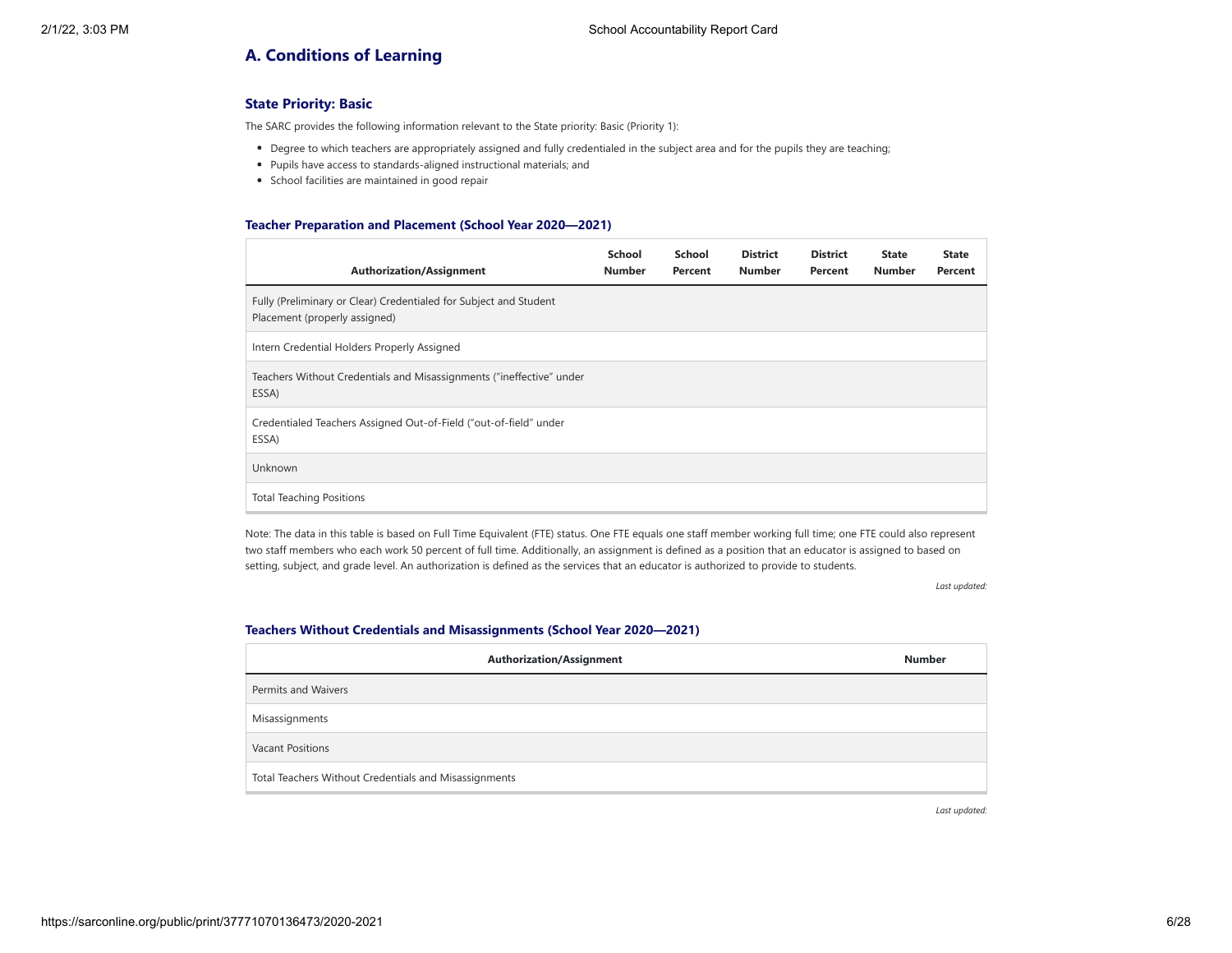## **Credentialed Teachers Assigned Out-of-Field (considered "out-of-field" under ESSA) (School Year 2020—2021)**

| Indicator                                              | <b>Number</b> |
|--------------------------------------------------------|---------------|
| Credentialed Teachers Authorized on a Permit or Waiver |               |
| Local Assignment Options                               |               |
| Total Out-of-Field Teachers                            |               |

*Last updated:*

## **Class Assignments (School Year 2020—2021)**

| Indicator                                                                                                                                        | Percent |
|--------------------------------------------------------------------------------------------------------------------------------------------------|---------|
| Misassignments for English Learners (a percentage of all the classes with English learners taught by teachers that are misassigned)              |         |
| No credential, permit or authorization to teach (a percentage of all the classes taught by teachers with no record of an authorization to teach) |         |

*Last updated:*

Note: For more information refer to the Updated Teacher Equity Definitions web page at https://www.cde.ca.gov/pd/ee/teacherequitydefinitions.asp.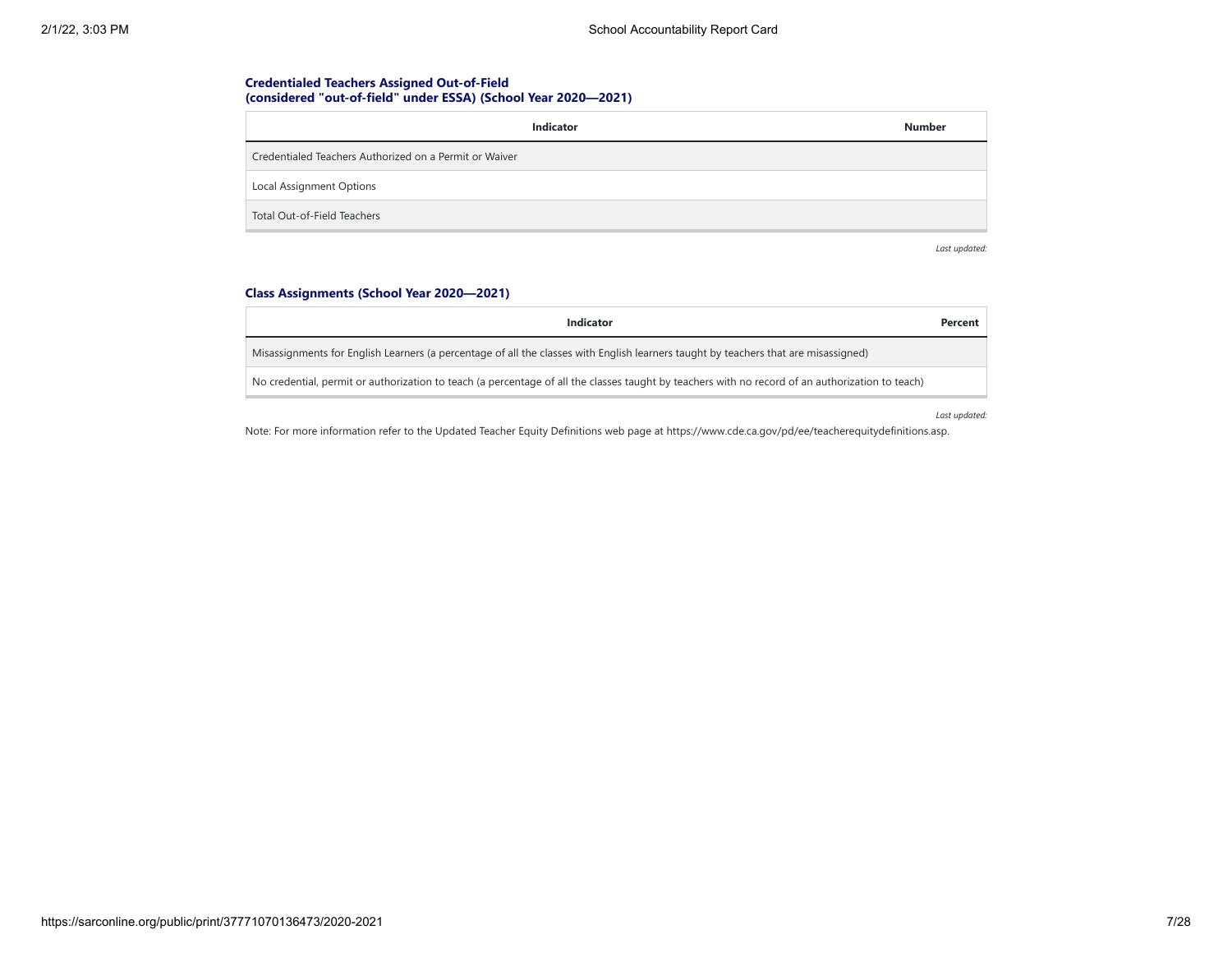#### **School Facility Conditions and Planned Improvements**

SSS' resource centers are exceptionally attractive, clean, safe, and orderly. Every resource center is fully equipped with student computers linked to the Internet, teacher laptop computers, audio-visual equipment, individual teacher telephones, bookshelves, textbooks, storage, alarm systems, smoke detectors, tables, chairs, and teacher desks.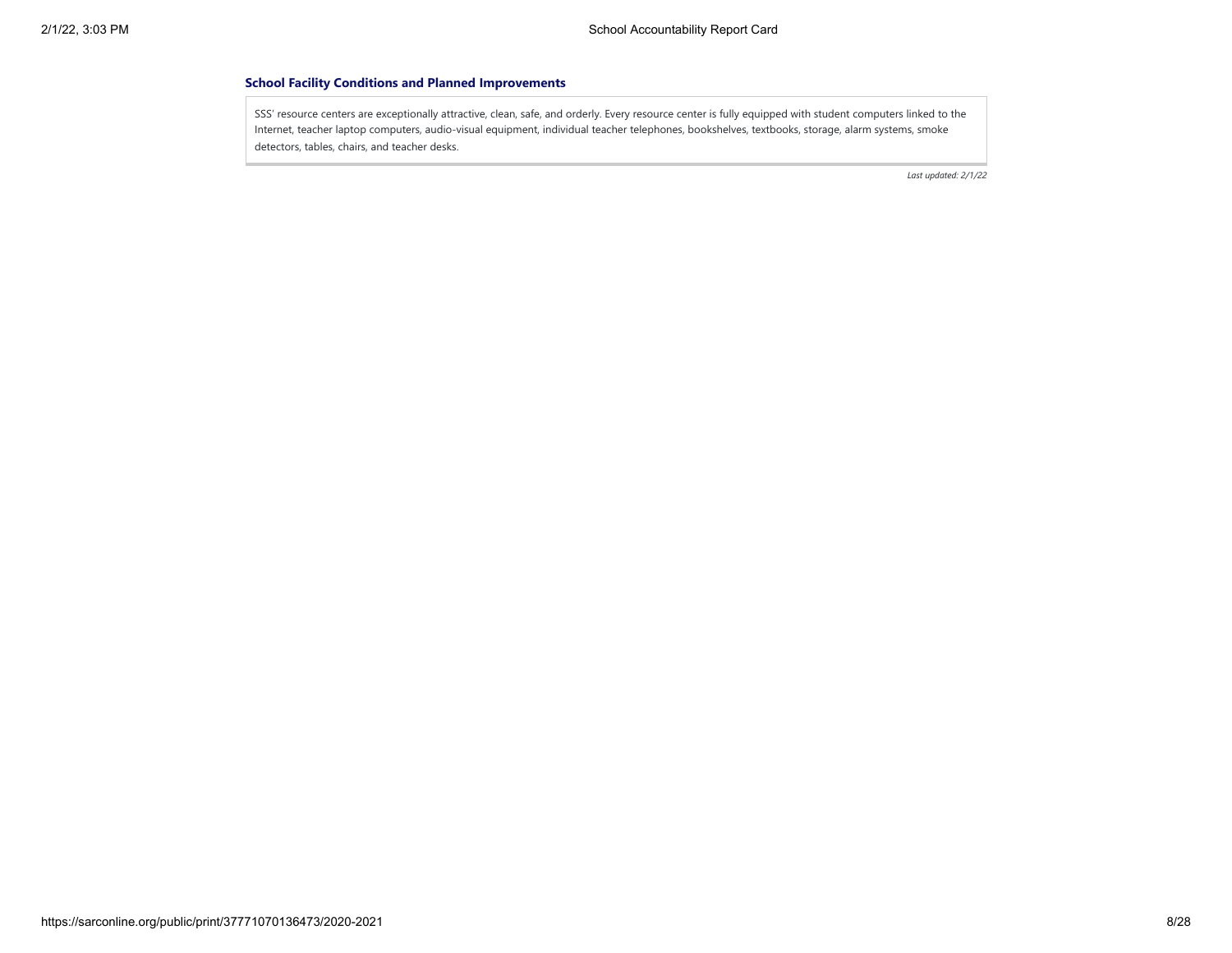# **B. Pupil Outcomes**

## **State Priority: Pupil Achievement**

The SARC provides the following information relevant to the State priority: Pupil Achievement (Priority 4):

- **Statewide assessments** (i.e., California Assessment of Student Performance and Progress [CAASPP] System includes the Smarter Balanced Summative Assessments for students in the general education population and the California Alternate Assessments [CAAs] for English language arts/literacy [ELA] and mathematics given in grades three through eight and grade eleven. Only eligible students may participate in the administration of the CAAs. CAAs items are aligned with alternate achievement standards, which are linked with the Common Core State Standards [CCSS] for students with the most significant cognitive disabilities).
- The CAASPP System encompasses the following assessments and student participation requirements:
- 1. **Smarter Balanced Summative Assessments and CAAs for ELA** in grades three through eight and grade eleven.
- 2. **Smarter Balanced Summative Assessments and CAAs for mathematics** in grades three through eight and grade eleven.
- 3. **California Science Test (CAST) and CAAs for Science** in grades five, eight, and once in high school (i.e., grade ten, eleven, or twelve).

#### **SARC Reporting in the 2020–2021 School Year Only**

Where the most viable option, LEAs were required to administer the statewide summative assessments for ELA and mathematics. Where a statewide summative assessment was not the most viable option for the LEA (or for one or more grade-level[s] within the LEA) due to the pandemic, LEAs were allowed to report results from a different assessment that met the criteria established by the State Board of Education (SBE) on March 16, 2021. The assessments were required to be:

- Aligned with CA CCSS for ELA and mathematics;
- Available to students in grades 3 through 8, and grade 11; and
- Uniformly administered across a grade, grade span, school, or district to all eligible students.
- **Options:** Note that the CAAs could only be administered in-person following health and safety requirements. If it was not viable for the LEA to administer the CAAs in person with health and safety guidelines in place, the LEA was directed to not administer the tests. There were no other assessment options available for the CAAs. Schools administered the Smarter Balanced Summative Assessments for ELA and mathematics, other assessments that meet the SBE criteria, or a combination of both, and they could only choose one of the following:
	- Smarter Balanced ELA and mathematics summative assessments;
	- Other assessments meeting the SBE criteria; or
	- Combination of Smarter Balanced ELA and mathematics summative assessments and other assessments.
- **College and Career Ready:** The percentage of students who have successfully completed courses that satisfy the requirements for entrance to the University of California and the California State University, or career technical education sequences or programs of study.

#### **CAASPP Test Results in ELA and Mathematics for All Students**

**Grades Three through Eight and Grade Eleven taking and completing a state-administered assessment Percentage of Students Meeting or Exceeding the State Standard**

| <b>Subject</b>                                       | <b>School</b><br>2019-2020 | <b>School</b><br>2020-2021 | <b>District</b><br>2019-2020 | <b>District</b><br>2020-2021 | <b>State</b><br>2019-2020 | <b>State</b><br>2020-2021 |
|------------------------------------------------------|----------------------------|----------------------------|------------------------------|------------------------------|---------------------------|---------------------------|
| English Language Arts / Literacy (grades 3-8 and 11) | N/A                        | N/A                        | N/A                          | N/A                          | N/A                       | N/A                       |
| Mathematics (grades 3-8 and 11)                      | N/A                        | N/A                        | N/A                          | N/A                          | N/A                       | N/A                       |

Note: The 2019–2020 data cells with N/A values indicate that the 2019–2020 data are not available due to the COVID-19 pandemic and resulting summative test suspension. The Executive Order N-30-20 was issued which waived the assessment, accountability, and reporting requirements for the 2019–2020 school year.

Note: The 2020–2021 data cells have N/A values because these data are not comparable to other year data due to the COVID-19 pandemic during the 2020–2021 school year. Where the CAASPP assessments in ELA and/or mathematics is not the most viable option, the LEAs were allowed to administer local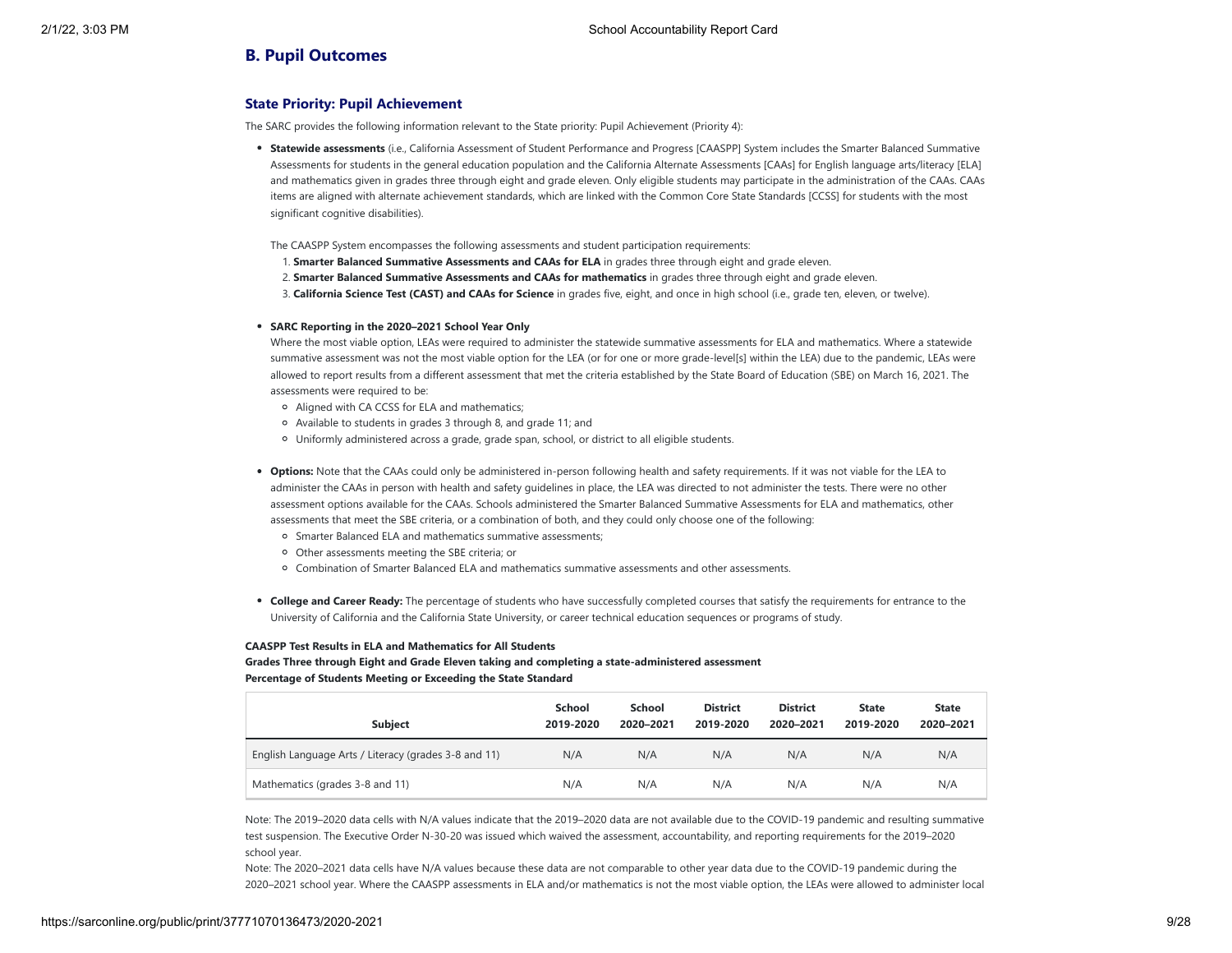## 2/1/22, 3:03 PM School Accountability Report Card

assessments. Therefore, the 2020–2021 data between school years for the school, district, state are not an accurate comparison. As such, it is inappropriate to compare results of the 2020–2021 school year to other school years.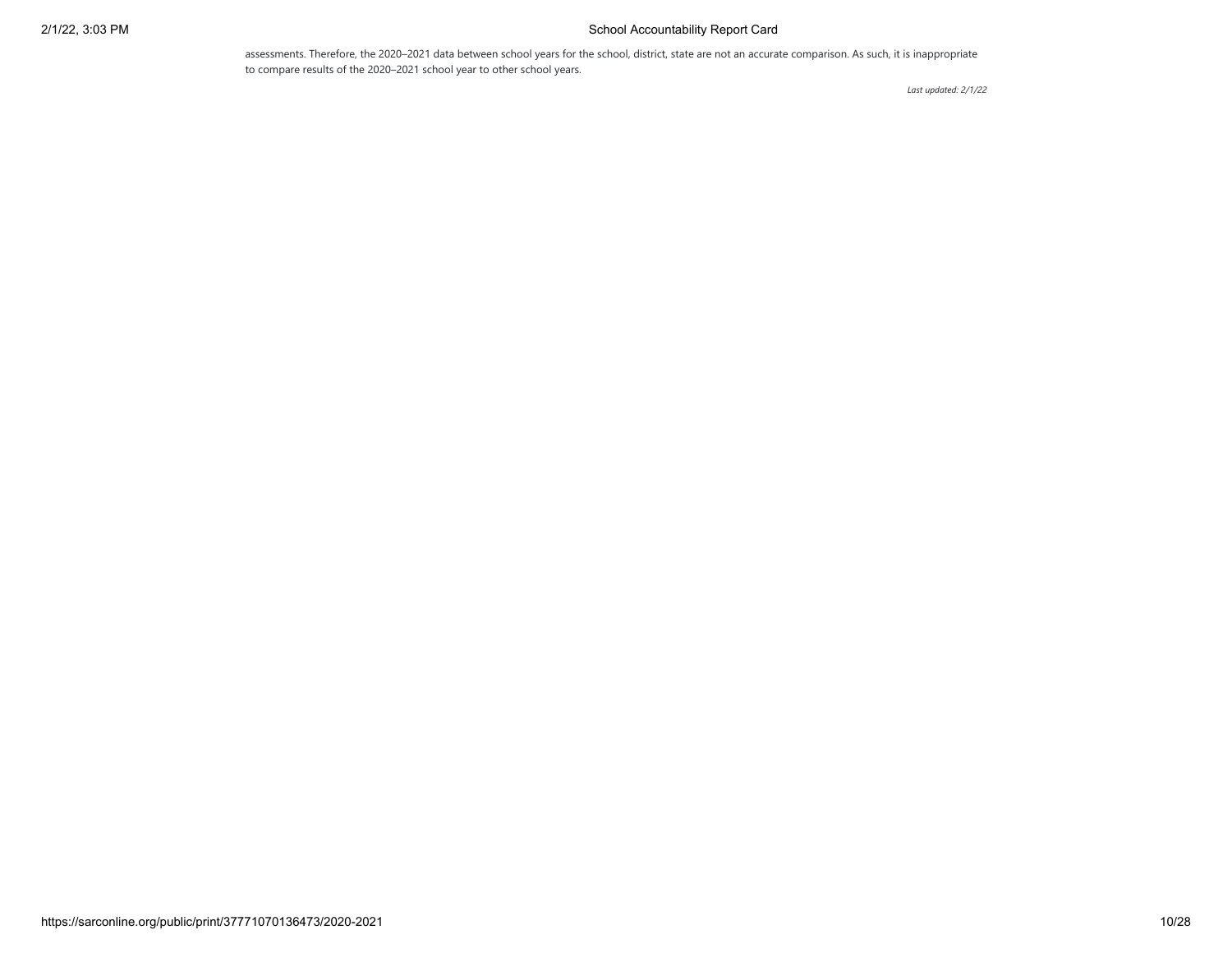#### **CAASPP Test Results in ELA by Student Group for students taking and completing a state-administered assessment Grades Three through Eight and Grade Eleven**

**(School Year 2020—2021)**

| <b>Student Group</b>                                 | <b>Total</b><br><b>Enrollment</b> | <b>Number</b><br><b>Tested</b> | Percent<br><b>Tested</b> | Percent<br><b>Not</b><br><b>Tested</b> | Percent<br>Met or<br><b>Exceeded</b> |
|------------------------------------------------------|-----------------------------------|--------------------------------|--------------------------|----------------------------------------|--------------------------------------|
| All Students                                         | 102                               | 80                             | 78.43                    | 21.57                                  | 60.00                                |
| Female                                               | 56                                | 42                             | 75.00                    | 25.00                                  | 73.81                                |
| Male                                                 | 45                                | 37                             | 82.22                    | 17.78                                  | 43.24                                |
| American Indian or Alaska Native                     | $\mathbf 0$                       | $\mathbf 0$                    | $\mathbf{0}$             | $\mathbf 0$                            | $\mathbf{0}$                         |
| Asian                                                | $ -$                              | $-\,-$                         | $-\,-$                   | $\sim$ $\sim$                          | $\sim$ $-$                           |
| <b>Black or African American</b>                     | $\sim$ $\sim$                     | $-$                            | $\sim$ $\sim$            | $-$                                    | $\sim$ $-$                           |
| Filipino                                             | $\sim$ $-$                        | $-$                            | $-$                      | $-$                                    | $\qquad \qquad -$                    |
| Hispanic or Latino                                   | 75                                | 62                             | 82.67                    | 17.33                                  | 59.68                                |
| Native Hawaiian or Pacific Islander                  | $ -$                              | $\sim$ $-$                     | $\frac{1}{2}$            | $-$                                    | $- -$                                |
| Two or More Races                                    | $\sim$ $\sim$                     | $\overline{a}$                 | $\sim$                   | $-$                                    | $\sim$ $\sim$                        |
| White                                                | $-\,-$                            | $\sim$                         | $\overline{a}$           | $-$                                    | $- -$                                |
| <b>English Learners</b>                              | 11                                | $\overline{7}$                 | 63.64                    | 36.36                                  | $\sim$ $\sim$                        |
| Foster Youth                                         | $\mathbb O$                       | $\mathbf 0$                    | $\mathbf{0}$             | $\boldsymbol{0}$                       | $\mathbf 0$                          |
| Homeless                                             |                                   |                                |                          |                                        |                                      |
| Military                                             | $\mathbb O$                       | $\mathbb O$                    | $\mathbf 0$              | $\boldsymbol{0}$                       | $\boldsymbol{0}$                     |
| Socioeconomically Disadvantaged                      | 55                                | 45                             | 81.82                    | 18.18                                  | 57.78                                |
| <b>Students Receiving Migrant Education Services</b> | $\mathbf 0$                       | $\mathbf 0$                    | $\mathbf 0$              | $\mathbf 0$                            | $\mathbf{0}$                         |
| <b>Students with Disabilities</b>                    | 13                                | 9                              | 69.23                    | 30.77                                  | $\sim$ $-$                           |

Note: N/T values indicate that this school did not test students using the CAASPP for ELA.

Note: Double dashes (--) appear in the table when the number of students is ten or less, either because the number of students in this category is too small for statistical accuracy or to protect student privacy.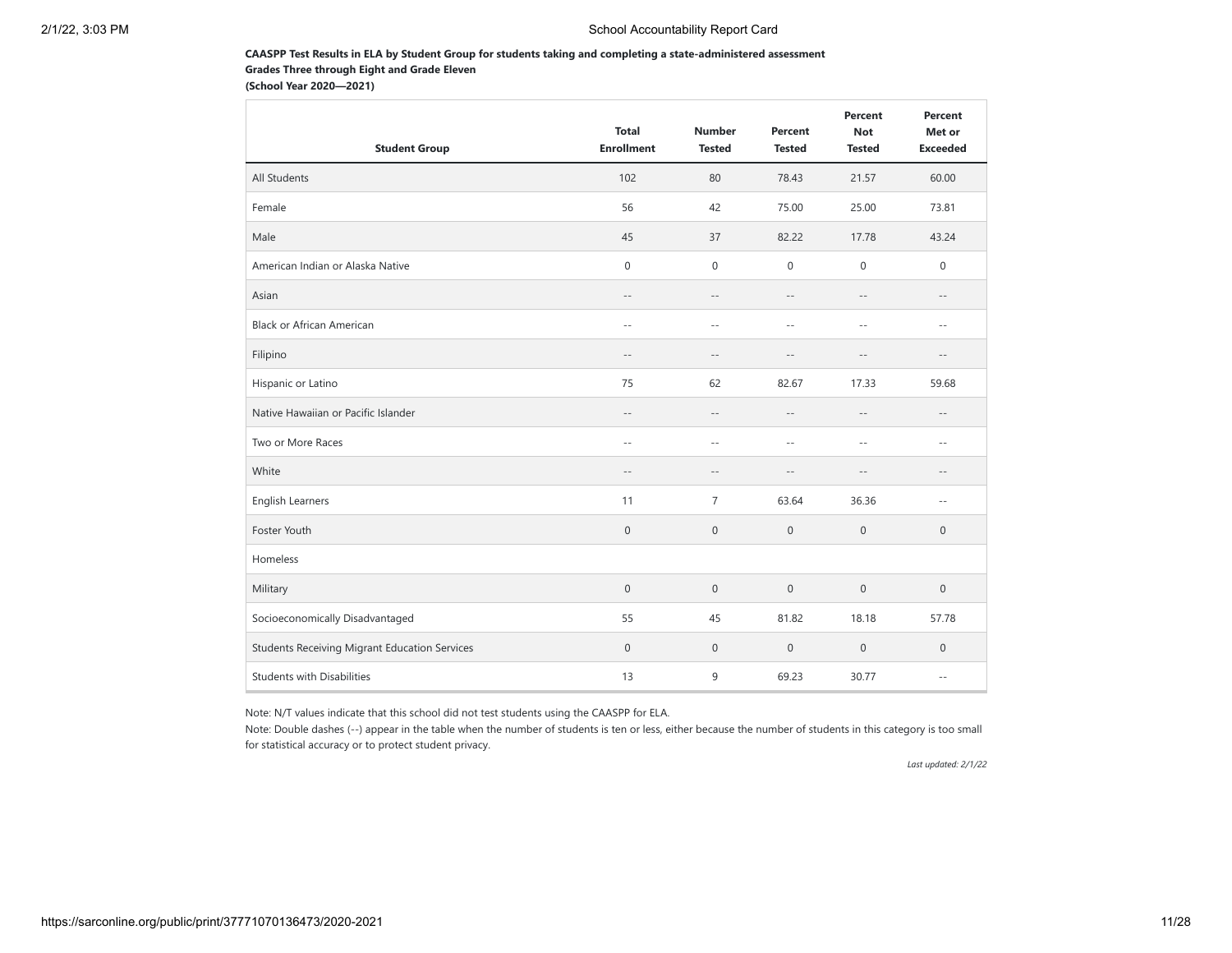#### **CAASPP Test Results in Mathematics by Student Group for students taking and completing a state-administered assessment Grades Three through Eight and Grade Eleven**

**(School Year 2020—2021)**

| <b>Student Group</b>                                 | <b>Total</b><br><b>Enrollment</b> | <b>Number</b><br><b>Tested</b> | Percent<br><b>Tested</b> | Percent<br><b>Not</b><br><b>Tested</b> | Percent<br>Met or<br><b>Exceeded</b> |
|------------------------------------------------------|-----------------------------------|--------------------------------|--------------------------|----------------------------------------|--------------------------------------|
| All Students                                         | 102                               | 81                             | 79.41                    | 20.59                                  | 22.50                                |
| Female                                               | 56                                | 42                             | 75.00                    | 25.00                                  | 26.83                                |
| Male                                                 | 45                                | 38                             | 84.44                    | 15.56                                  | 18.42                                |
| American Indian or Alaska Native                     | $\mathbf 0$                       | $\mathbf 0$                    | $\mathbf{0}$             | $\mathbf{0}$                           | $\mathbf{0}$                         |
| Asian                                                | $ -$                              | $-\,-$                         | $-\,-$                   | $-$                                    | $- -$                                |
| <b>Black or African American</b>                     | $\sim$ $\sim$                     | $\sim$ $\sim$                  | $\sim$                   | $-$                                    | $\sim$ $\sim$                        |
| Filipino                                             | $ -$                              | $-$                            | $-$                      | $-$                                    | $\qquad \qquad -$                    |
| Hispanic or Latino                                   | 75                                | 62                             | 82.67                    | 17.33                                  | 19.67                                |
| Native Hawaiian or Pacific Islander                  | $ -$                              | $-\,-$                         | $-\,-$                   | $\sim$ $\sim$                          | $- -$                                |
| Two or More Races                                    | $\sim$ $\sim$                     | $\sim$                         | $\sim$                   | $\sim$                                 | $\sim$ $\sim$                        |
| White                                                | $-\,-$                            | $-$                            | $-$                      |                                        | $\qquad \qquad -$                    |
| <b>English Learners</b>                              | 11                                | $\overline{7}$                 | 63.64                    | 36.36                                  | $\sim$ $-$                           |
| Foster Youth                                         | $\mathbf 0$                       | $\mathbf 0$                    | $\mathbf 0$              | $\mathbf{0}$                           | $\mathbf{0}$                         |
| Homeless                                             |                                   |                                |                          |                                        |                                      |
| Military                                             | $\mathsf{O}\xspace$               | $\mathbf 0$                    | $\mathbf 0$              | $\mathbf{0}$                           | $\mathbf 0$                          |
| Socioeconomically Disadvantaged                      | 55                                | 45                             | 81.82                    | 18.18                                  | 20.00                                |
| <b>Students Receiving Migrant Education Services</b> | $\mathbf 0$                       | $\boldsymbol{0}$               | $\mathbf 0$              | $\mathbf 0$                            | $\boldsymbol{0}$                     |
| <b>Students with Disabilities</b>                    | 13                                | 9                              | 69.23                    | 30.77                                  | $\sim$ $-$                           |

Note: N/T values indicate that this school did not test students using the CAASPP for Mathematics.

Note: Double dashes (--) appear in the table when the number of students is ten or less, either because the number of students in this category is too small for statistical accuracy or to protect student privacy.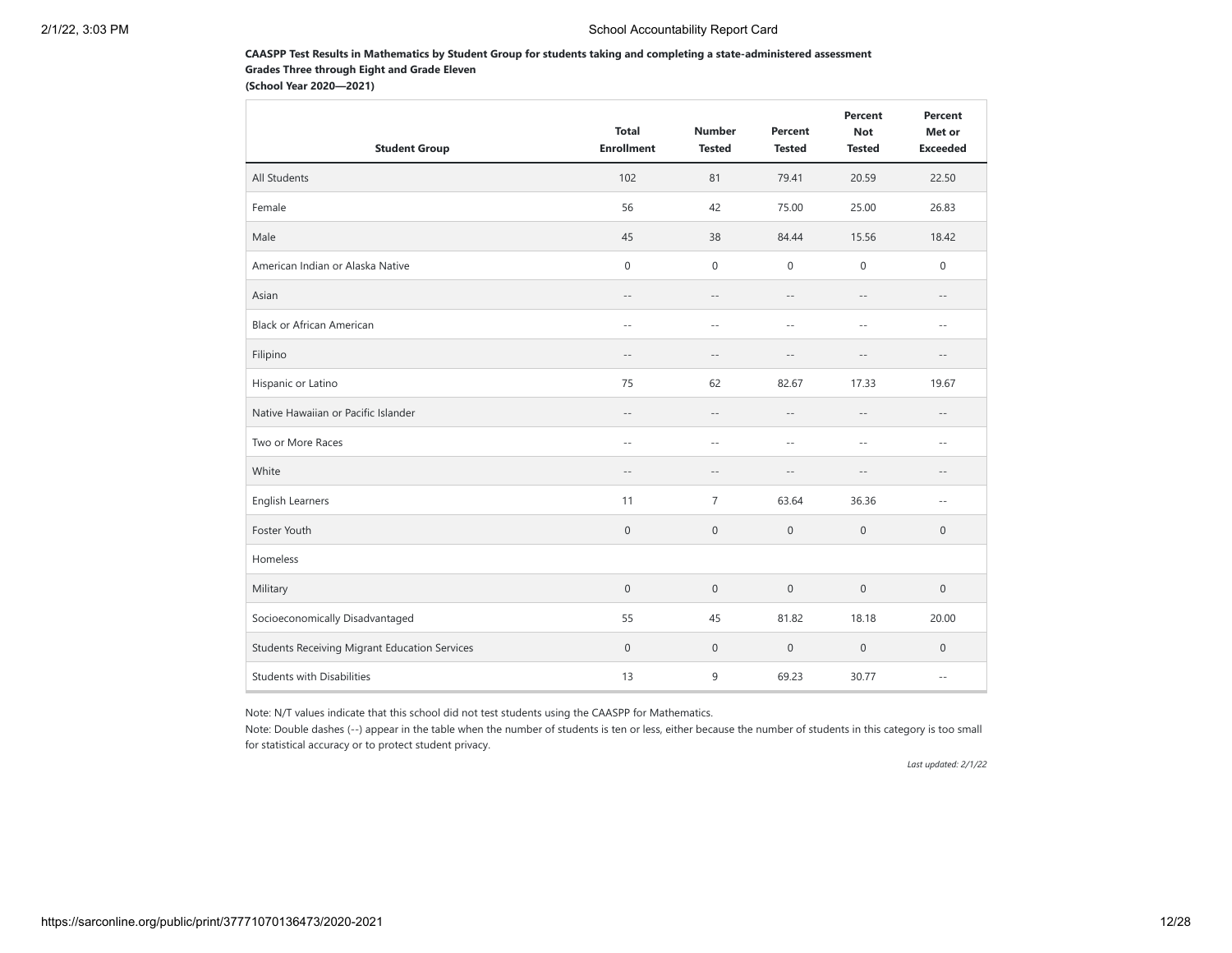## **Local Assessment Test Results in ELA by Student Group Assessment Name(s): N/A**

**Grades Three through Eight and Grade Eleven (School Year 2020—2021)**

| <b>Student Group</b>                                 | <b>Total</b><br><b>Enrollment</b> | <b>Number</b><br><b>Tested</b> | <b>Percent</b><br><b>Tested</b> | Percent<br><b>Not</b><br><b>Tested</b> | Percent<br>At or<br><b>Above Grade Level</b> |
|------------------------------------------------------|-----------------------------------|--------------------------------|---------------------------------|----------------------------------------|----------------------------------------------|
| All Students                                         | N/A                               | N/A                            | N/A                             | N/A                                    | N/A                                          |
| Female                                               | N/A                               | N/A                            | N/A                             | N/A                                    | N/A                                          |
| Male                                                 | N/A                               | N/A                            | N/A                             | N/A                                    | N/A                                          |
| American Indian or Alaska Native                     | N/A                               | N/A                            | N/A                             | N/A                                    | N/A                                          |
| Asian                                                | N/A                               | N/A                            | N/A                             | N/A                                    | N/A                                          |
| <b>Black or African American</b>                     | N/A                               | N/A                            | N/A                             | N/A                                    | N/A                                          |
| Filipino                                             | N/A                               | N/A                            | N/A                             | N/A                                    | N/A                                          |
| Hispanic or Latino                                   | N/A                               | N/A                            | N/A                             | N/A                                    | N/A                                          |
| Native Hawaiian or Pacific Islander                  | N/A                               | N/A                            | N/A                             | N/A                                    | N/A                                          |
| Two or More Races                                    | N/A                               | N/A                            | N/A                             | N/A                                    | N/A                                          |
| White                                                | N/A                               | N/A                            | N/A                             | N/A                                    | N/A                                          |
| <b>English Learners</b>                              | N/A                               | N/A                            | N/A                             | N/A                                    | N/A                                          |
| Foster Youth                                         | N/A                               | N/A                            | N/A                             | N/A                                    | N/A                                          |
| Homeless                                             | N/A                               | N/A                            | N/A                             | N/A                                    | N/A                                          |
| Military                                             | N/A                               | N/A                            | N/A                             | N/A                                    | N/A                                          |
| Socioeconomically Disadvantaged                      | N/A                               | N/A                            | N/A                             | N/A                                    | N/A                                          |
| <b>Students Receiving Migrant Education Services</b> | N/A                               | N/A                            | N/A                             | N/A                                    | N/A                                          |
| <b>Students with Disabilities</b>                    | N/A                               | N/A                            | N/A                             | N/A                                    | N/A                                          |

\*At or above the grade-level standard in the context of the local assessment administered.

Note: LEAs/schools will populate this table for schools in cases where the school administered a local assessment.

Note: LEAs/schools will populate double dashes (--) in this table when the number of students is ten or less, either because the number of students in this category is too small for statistical accuracy or to protect student privacy.

Note: In cases where the school administered only the CAASPP assessment, LEAs/schools will populate this table with "N/A" values in all cells, meaning this table is Not Applicable for this school.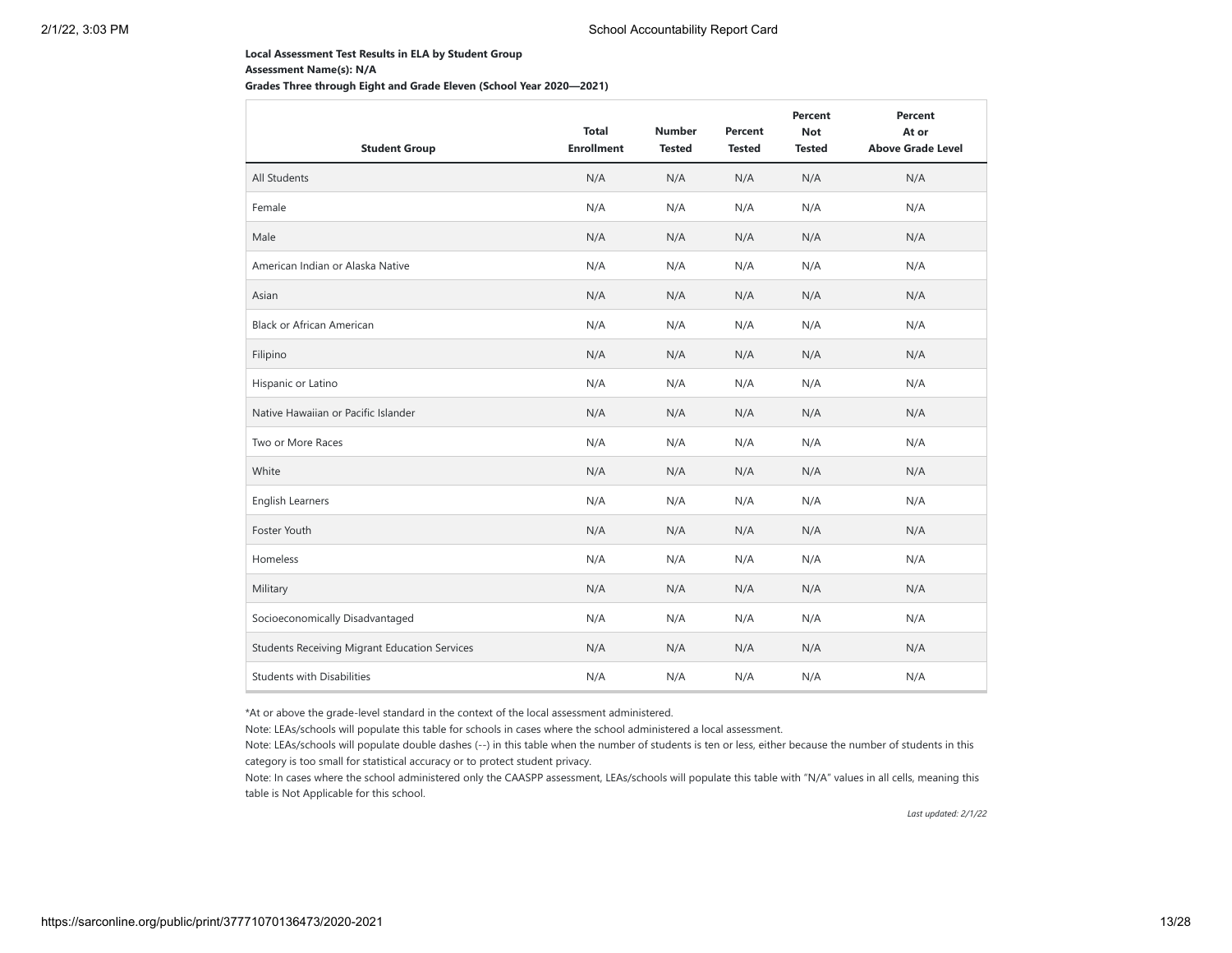## **Local AssessmentTest Results in Mathematics by Student Group Assessment Name(s): N/A**

**Grades Three through Eight and Grade Eleven (School Year 2020—2021)**

| <b>Student Group</b>                                 | <b>Total</b><br><b>Enrollment</b> | <b>Number</b><br><b>Tested</b> | <b>Percent</b><br><b>Tested</b> | Percent<br><b>Not</b><br><b>Tested</b> | Percent<br>At or<br><b>Above Grade Level</b> |
|------------------------------------------------------|-----------------------------------|--------------------------------|---------------------------------|----------------------------------------|----------------------------------------------|
| All Students                                         | N/A                               | N/A                            | N/A                             | N/A                                    | N/A                                          |
| Female                                               | N/A                               | N/A                            | N/A                             | N/A                                    | N/A                                          |
| Male                                                 | N/A                               | N/A                            | N/A                             | N/A                                    | N/A                                          |
| American Indian or Alaska Native                     | N/A                               | N/A                            | N/A                             | N/A                                    | N/A                                          |
| Asian                                                | N/A                               | N/A                            | N/A                             | N/A                                    | N/A                                          |
| <b>Black or African American</b>                     | N/A                               | N/A                            | N/A                             | N/A                                    | N/A                                          |
| Filipino                                             | N/A                               | N/A                            | N/A                             | N/A                                    | N/A                                          |
| Hispanic or Latino                                   | N/A                               | N/A                            | N/A                             | N/A                                    | N/A                                          |
| Native Hawaiian or Pacific Islander                  | N/A                               | N/A                            | N/A                             | N/A                                    | N/A                                          |
| Two or More Races                                    | N/A                               | N/A                            | N/A                             | N/A                                    | N/A                                          |
| White                                                | N/A                               | N/A                            | N/A                             | N/A                                    | N/A                                          |
| <b>English Learners</b>                              | N/A                               | N/A                            | N/A                             | N/A                                    | N/A                                          |
| Foster Youth                                         | N/A                               | N/A                            | N/A                             | N/A                                    | N/A                                          |
| Homeless                                             | N/A                               | N/A                            | N/A                             | N/A                                    | N/A                                          |
| Military                                             | N/A                               | N/A                            | N/A                             | N/A                                    | N/A                                          |
| Socioeconomically Disadvantaged                      | N/A                               | N/A                            | N/A                             | N/A                                    | N/A                                          |
| <b>Students Receiving Migrant Education Services</b> | N/A                               | N/A                            | N/A                             | N/A                                    | N/A                                          |
| <b>Students with Disabilities</b>                    | N/A                               | N/A                            | N/A                             | N/A                                    | N/A                                          |

\*At or above the grade-level standard in the context of the local assessment administered.

Note: LEAs/schools will populate this table for schools in cases where the school administered a local assessment.

Note: LEAs/schools will populate double dashes (--) in this table when the number of students is ten or less, either because the number of students in this category is too small for statistical accuracy or to protect student privacy.

Note: In cases where the school administered only the CAASPP assessment, LEAs/schools will populate this table with "N/A" values in all cells, meaning this table is Not Applicable for this school.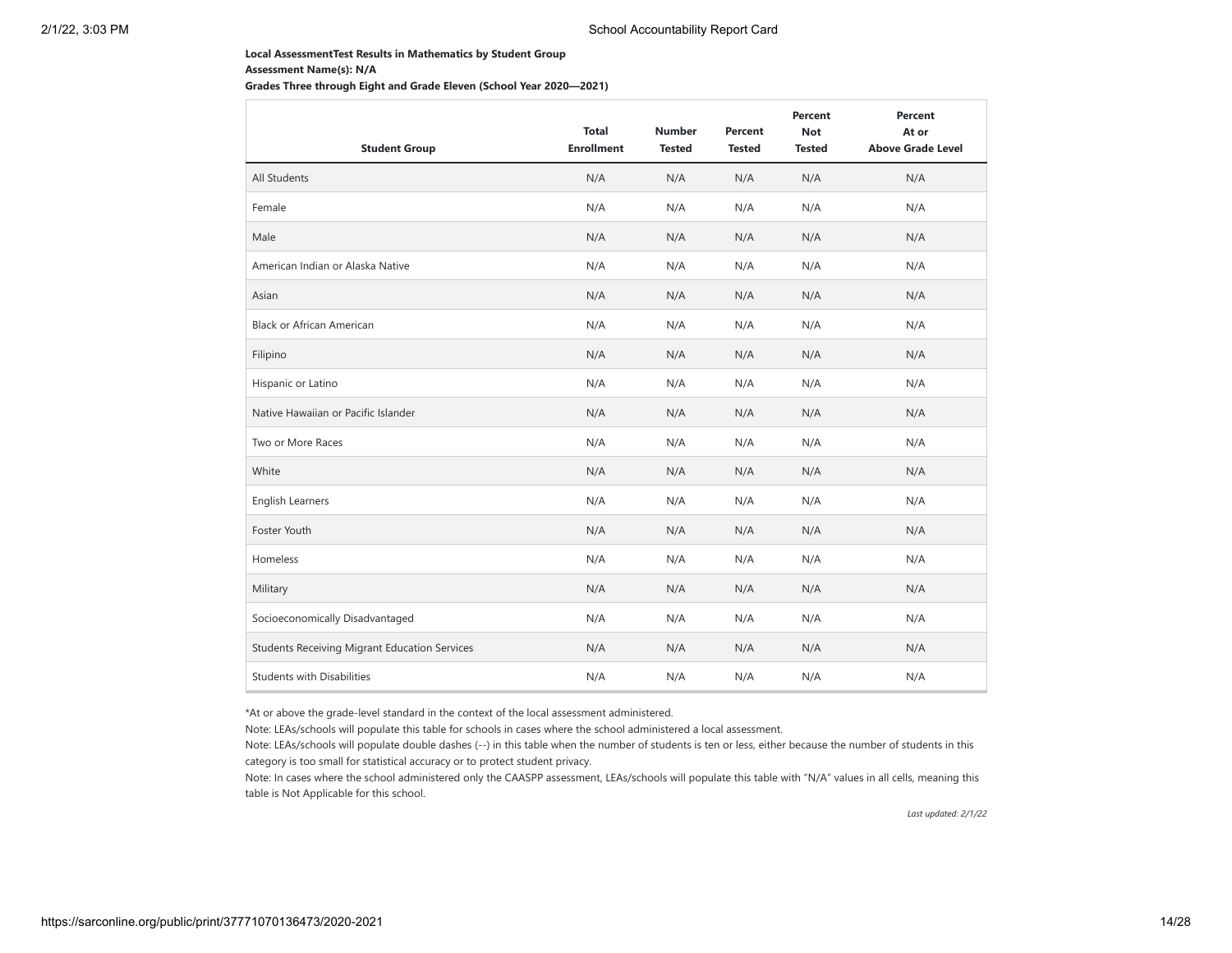#### **CAASPP Test Results in Science for All Students Grades Five, Eight and High School**

## **Percentage of Students Meeting or Exceeding the State Standard**

| <b>Subiect</b>                         | School    | School    | <b>District</b> | <b>District</b> | <b>State</b> | <b>State</b> |
|----------------------------------------|-----------|-----------|-----------------|-----------------|--------------|--------------|
|                                        | 2019-2020 | 2020-2021 | 2019-2020       | 2020-2021       | 2019-2020    | 2020-2021    |
| Science (grades 5, 8, and high school) | N/A       | <b>NT</b> | N/A             | NT              | N/A          | 28.72        |

Note: The 2019–2020 data cells with N/A values indicate that the 2019–2020 data are not available due to the COVID-19 pandemic and resulting summative testing suspension. The Executive Order N-30-20 was issued which waived the assessment, accountability, and reporting requirements for the 2019–2020 school year.

Note: For any 2020–2021 data cells with N/T values indicate that this school did not test students using the CAASPP Science.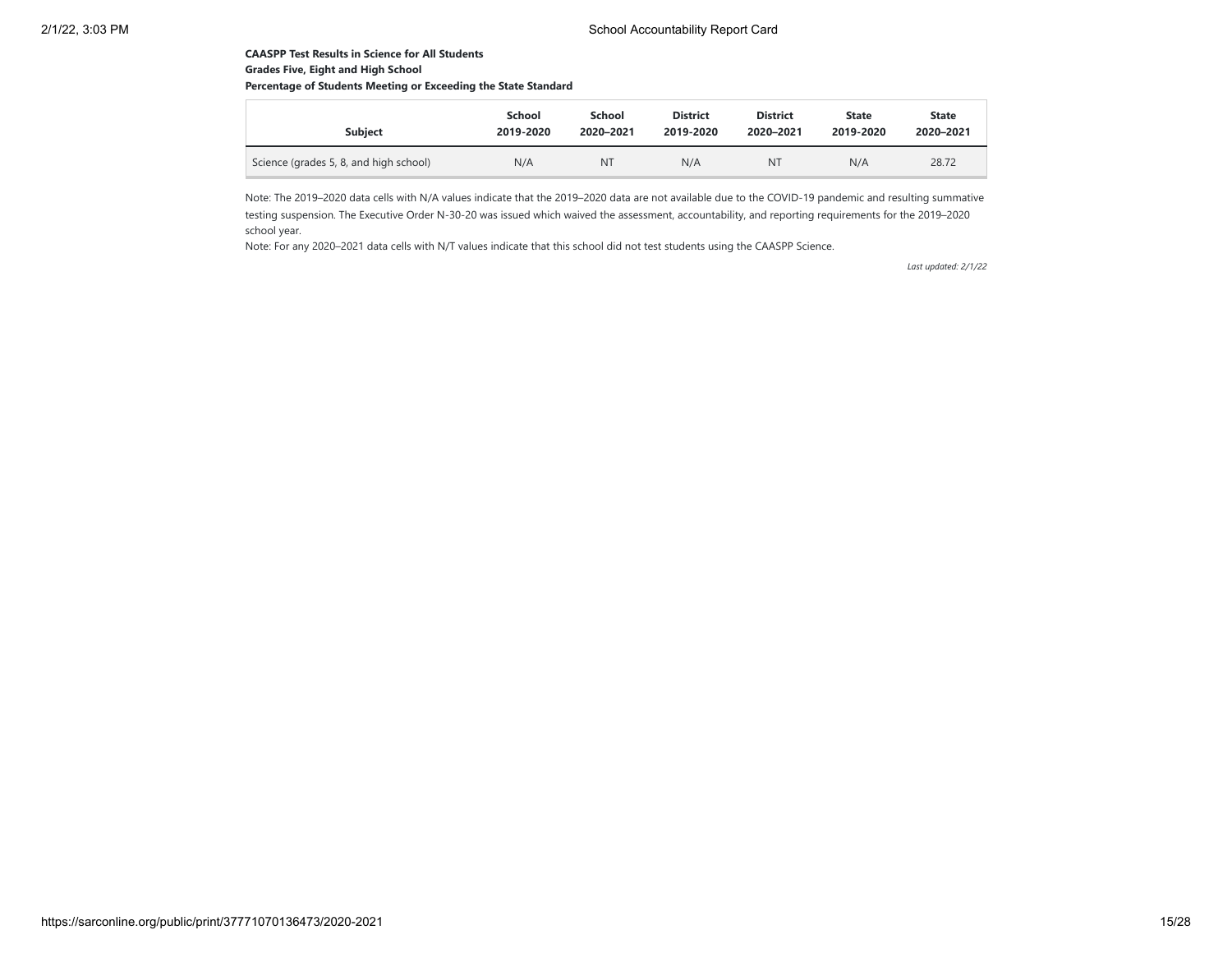## **CAASPP Test Results in Science by Student Group Grades Five, Eight and High School (School Year 2020—2021)**

| <b>Student Group</b>                          | <b>Total</b><br><b>Enrollment</b> | <b>Number</b><br><b>Tested</b> | Percent<br><b>Tested</b> | Percent<br><b>Not</b><br><b>Tested</b> | Percent<br>Met or<br><b>Exceeded</b> |
|-----------------------------------------------|-----------------------------------|--------------------------------|--------------------------|----------------------------------------|--------------------------------------|
| All Students                                  | 92                                | <b>NT</b>                      | <b>NT</b>                | <b>NT</b>                              | <b>NT</b>                            |
| Female                                        | 50                                | <b>NT</b>                      | <b>NT</b>                | <b>NT</b>                              | <b>NT</b>                            |
| Male                                          | 42                                | <b>NT</b>                      | <b>NT</b>                | <b>NT</b>                              | <b>NT</b>                            |
| American Indian or Alaska Native              | $\boldsymbol{0}$                  | $\boldsymbol{0}$               | $\mathbf 0$              | $\mathbf 0$                            | $\mathbf 0$                          |
| Asian                                         | $-\,-$                            | <b>NT</b>                      | <b>NT</b>                | <b>NT</b>                              | <b>NT</b>                            |
| <b>Black or African American</b>              | $-$                               | <b>NT</b>                      | <b>NT</b>                | <b>NT</b>                              | <b>NT</b>                            |
| Filipino                                      | $\qquad \qquad -$                 | <b>NT</b>                      | <b>NT</b>                | <b>NT</b>                              | <b>NT</b>                            |
| Hispanic or Latino                            | 76                                | <b>NT</b>                      | <b>NT</b>                | <b>NT</b>                              | <b>NT</b>                            |
| Native Hawaiian or Pacific Islander           | $- -$                             | <b>NT</b>                      | <b>NT</b>                | <b>NT</b>                              | <b>NT</b>                            |
| Two or More Races                             | $-$                               | <b>NT</b>                      | <b>NT</b>                | <b>NT</b>                              | <b>NT</b>                            |
| White                                         | $-$                               | <b>NT</b>                      | <b>NT</b>                | <b>NT</b>                              | <b>NT</b>                            |
| <b>English Learners</b>                       | 12                                | <b>NT</b>                      | <b>NT</b>                | <b>NT</b>                              | <b>NT</b>                            |
| Foster Youth                                  | $-\,-$                            | <b>NT</b>                      | <b>NT</b>                | <b>NT</b>                              | <b>NT</b>                            |
| Homeless                                      |                                   |                                |                          |                                        |                                      |
| Military                                      | $\qquad \qquad -$                 | <b>NT</b>                      | <b>NT</b>                | <b>NT</b>                              | <b>NT</b>                            |
| Socioeconomically Disadvantaged               | 55                                | <b>NT</b>                      | <b>NT</b>                | <b>NT</b>                              | <b>NT</b>                            |
| Students Receiving Migrant Education Services | $\mathbf 0$                       | $\boldsymbol{0}$               | $\mathbf 0$              | $\mathbf 0$                            | $\mathbf 0$                          |
| <b>Students with Disabilities</b>             | 15                                | <b>NT</b>                      | <b>NT</b>                | <b>NT</b>                              | <b>NT</b>                            |

Note: N/T values indicate that this school did not test students using the CAASPP for Science.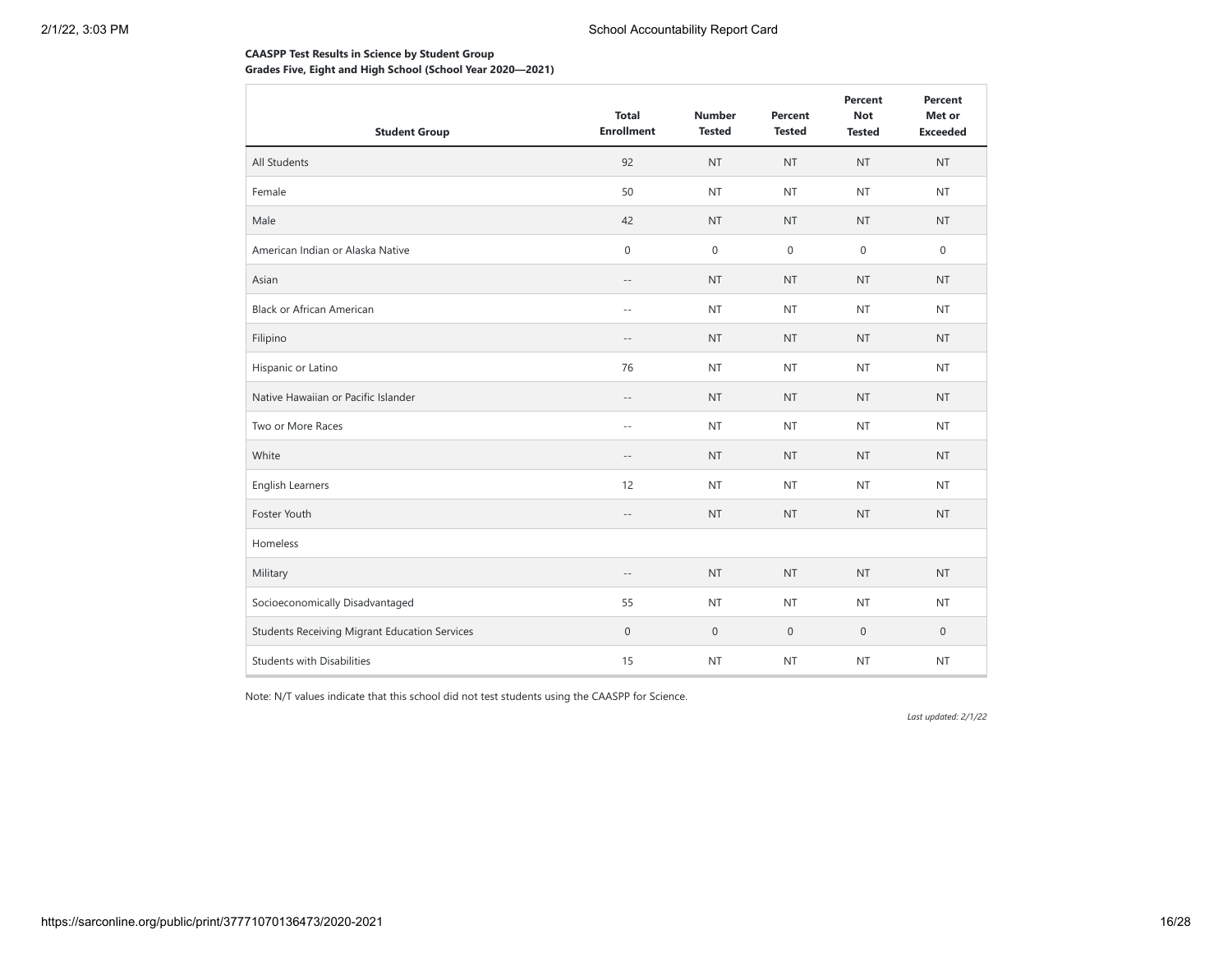#### **Career Technical Education (CTE) Programs (School Year 2020—2021)**

Career Technical Education (CTE) opportunities vary according to the students' goals. Student strengths, interests and values are discussed with the student and parents and become part of the Pathways Personalized Educational Plan (PPEP). SSS offers more than 20 CTE courses and 5 Career Pathways in either an independent study or online environments. Eleventh and twelfth grade students research career paths and post-secondary career options to compile an electronic portfolio as part of a required senior course called "Pathways Exhibition". Counselors, teachers, career resource speakers, administrators and parents provide assistance in the educational and career decision making process. Because of the flexibility in this school's schedule, students are able to work while traditional schools are in session, which broadens the range of job opportunities and work-based learning available. The school allows students the freedom to participate in community events and encourages them to volunteer. In order to broaden their experience and prepare students for the transition from school to career, students who remain at Sweetwater Secondary School until graduation are required to earn two credits in a specified CTE course, Service Learning, or in our state approved General Work Experience Education (WEE) courses. In this way, students have the chance to experience the world outside school as either volunteers or while learning a career skill on their path to becoming College and Career Ready.

*Last updated: 2/1/22*

#### **Career Technical Education (CTE) Participation (School Year 2020—2021)**

| <b>Measure</b>                                                                                                          | <b>CTE Program Participation</b> |
|-------------------------------------------------------------------------------------------------------------------------|----------------------------------|
| Number of Pupils Participating in CTE                                                                                   | 105                              |
| Percent of Pupils that Complete a CTE Program and Earn a High School Diploma                                            | $- -$                            |
| Percent of CTE Courses that are Sequenced or Articulated Between the School and Institutions of Postsecondary Education | 4.3                              |

*Last updated: 2/1/22*

#### **Course Enrollment/Completion of University of California (UC) and/or California State University (CSU) Admission Requirements**

| <b>UC/CSU Course Measure</b>                                                | Percent |
|-----------------------------------------------------------------------------|---------|
| 2020–2021 Pupils Enrolled in Courses Required for UC/CSU Admission          | 95.48%  |
| 2019-2020 Graduates Who Completed All Courses Required for UC/CSU Admission | 11.36%  |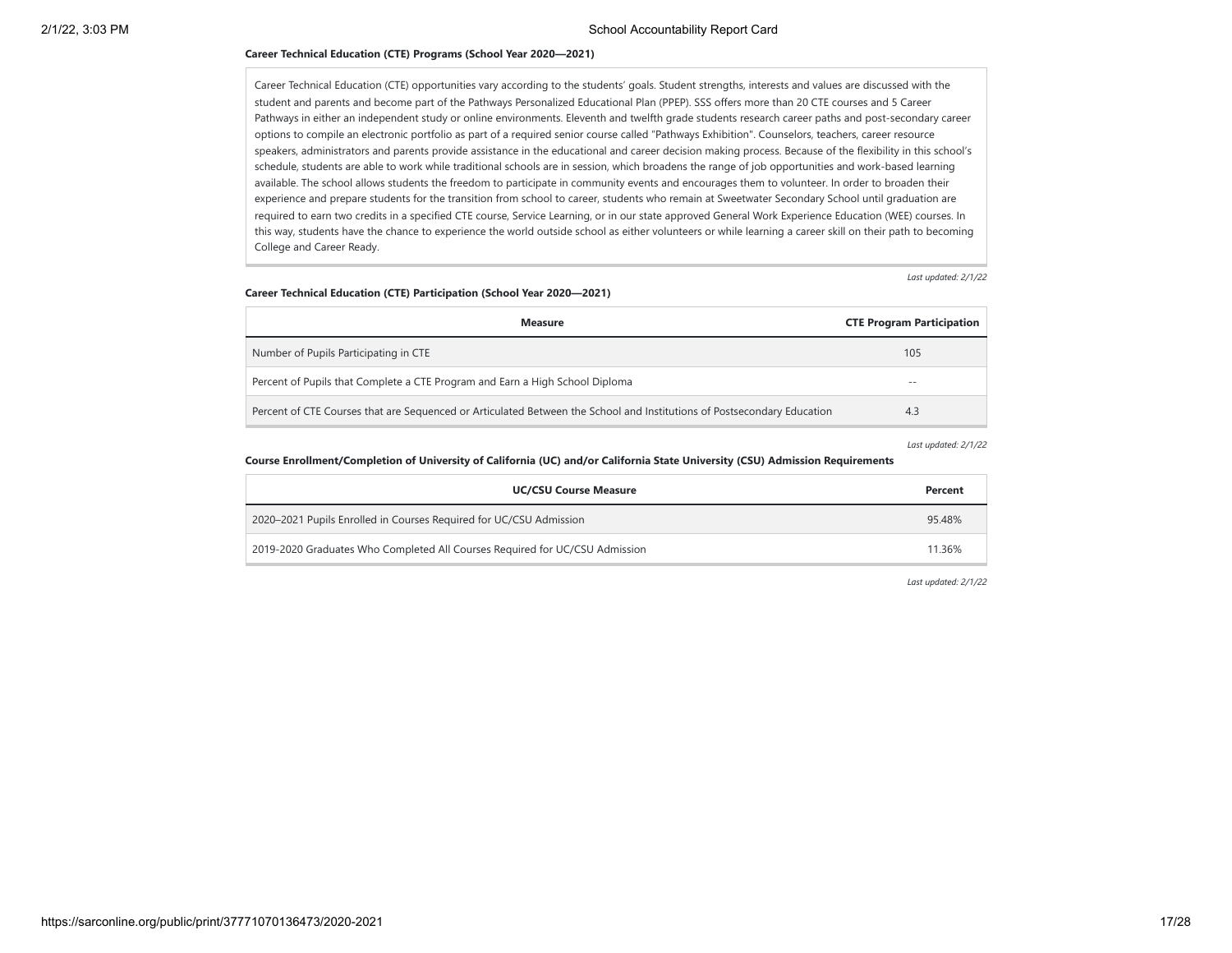## **State Priority: Other Pupil Outcomes**

The SARC provides the following information relevant to the State priority: Other Pupil Outcomes (Priority 8):

Pupil outcomes in the subject area of physical education

## **California Physical Fitness Test Results (School Year 2020—2021)**

| <b>Grade Level</b> | Percentage of<br><b>Students Meeting</b><br><b>Four of Six</b><br><b>Fitness Standards</b> | Percentage of<br><b>Students Meeting</b><br><b>Five of Six</b><br><b>Fitness Standards</b> | Percentage of<br><b>Students Meeting</b><br>Six of Six<br><b>Fitness Standards</b> |
|--------------------|--------------------------------------------------------------------------------------------|--------------------------------------------------------------------------------------------|------------------------------------------------------------------------------------|
| э                  | N/A                                                                                        | N/A                                                                                        | N/A                                                                                |
|                    | N/A                                                                                        | N/A                                                                                        | N/A                                                                                |
| 9                  | N/A                                                                                        | N/A                                                                                        | N/A                                                                                |

Note: Due to the COVID-19 crisis, the Physical Fitness Test was suspended during the 2020–2021 school year and therefore no data are reported.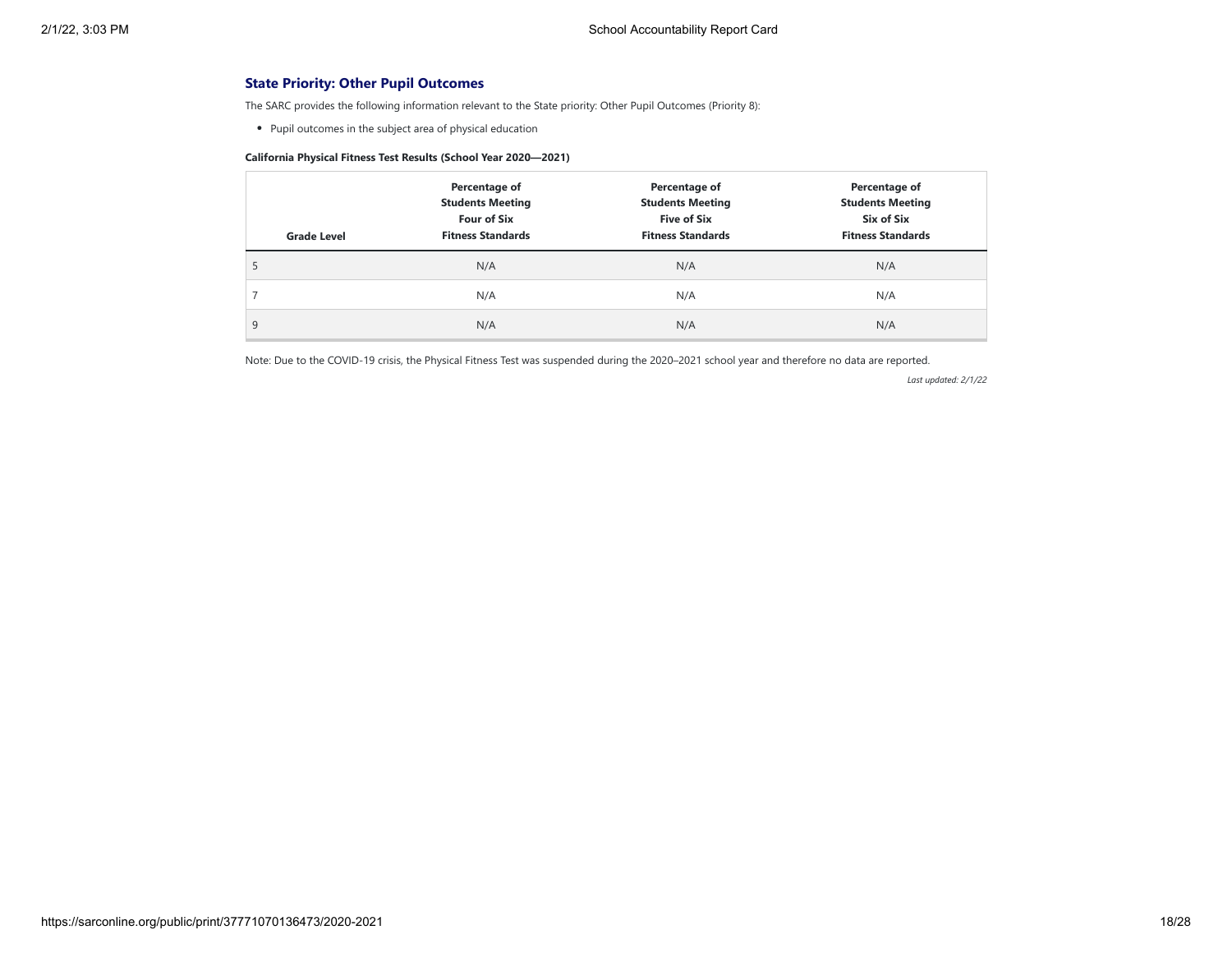# **C. Engagement**

# **State Priority: Parental Involvement**

The SARC provides the following information relevant to the State priority: Parental Involvement (Priority 3):

Efforts the school district makes to seek parent input in making decisions for the school district and each school site

#### **Opportunities for Parental Involvement (School Year 2021-2022)**

Parents become involved in their children's education at Sweetwater Secondary School from the beginning. Parents are a part of the initial meeting with the teacher, when they learn school requirements. Together with the student, they develop each student's unique Pathways Personalized Educational Plan (PPEP). Parents are encouraged to call and make appointments at any time; parents are involved in their child's education on a daily/weekly basis. Parents are encouraged to give feedback through the annual LCAP parent survey, open houses, senior exit orientation meetings, master agreement signings, board meetings, and graduation.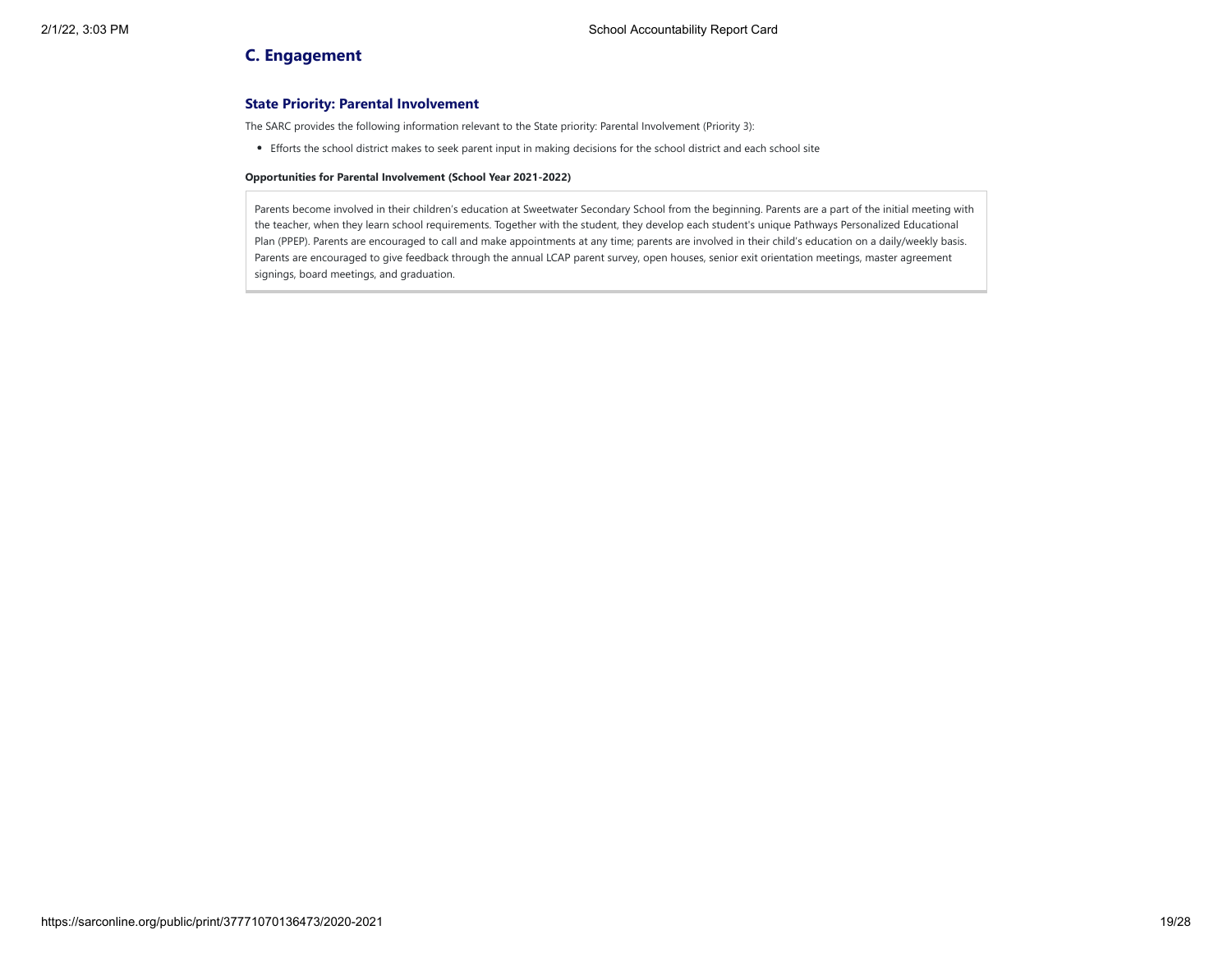## **State Priority: Pupil Engagement**

The SARC provides the following information relevant to the State priority: Pupil Engagement (Priority 5):

- High school dropout rates; and
- High school graduation rates
- Chronic Absenteeism

#### **Dropout Rate and Graduation Rate (Four-Year Cohort Rate)**

| Indicator              | School<br>2018-2019 | School<br>2019-2020 | School<br>2020-2021 | <b>District</b><br>2018-2019 | <b>District</b><br>2019-2020 | <b>District</b><br>2020-2021 | <b>State</b><br>2018-2019 | <b>State</b><br>2019-2020 | <b>State</b><br>2020-2021 |
|------------------------|---------------------|---------------------|---------------------|------------------------------|------------------------------|------------------------------|---------------------------|---------------------------|---------------------------|
| Dropout Rate           | 9.80%               | 6.50%               | 3.80%               | 9.80%                        | 6.50%                        | 3.80%                        | 9.00%                     | 8.90%                     | 9.40%                     |
| <b>Graduation Rate</b> | 56.10%              | 50.50%              | 60.60%              | 56.10%                       | 50.50%                       | 60.60%                       | 84.50%                    | 84.20%                    | 83.60%                    |

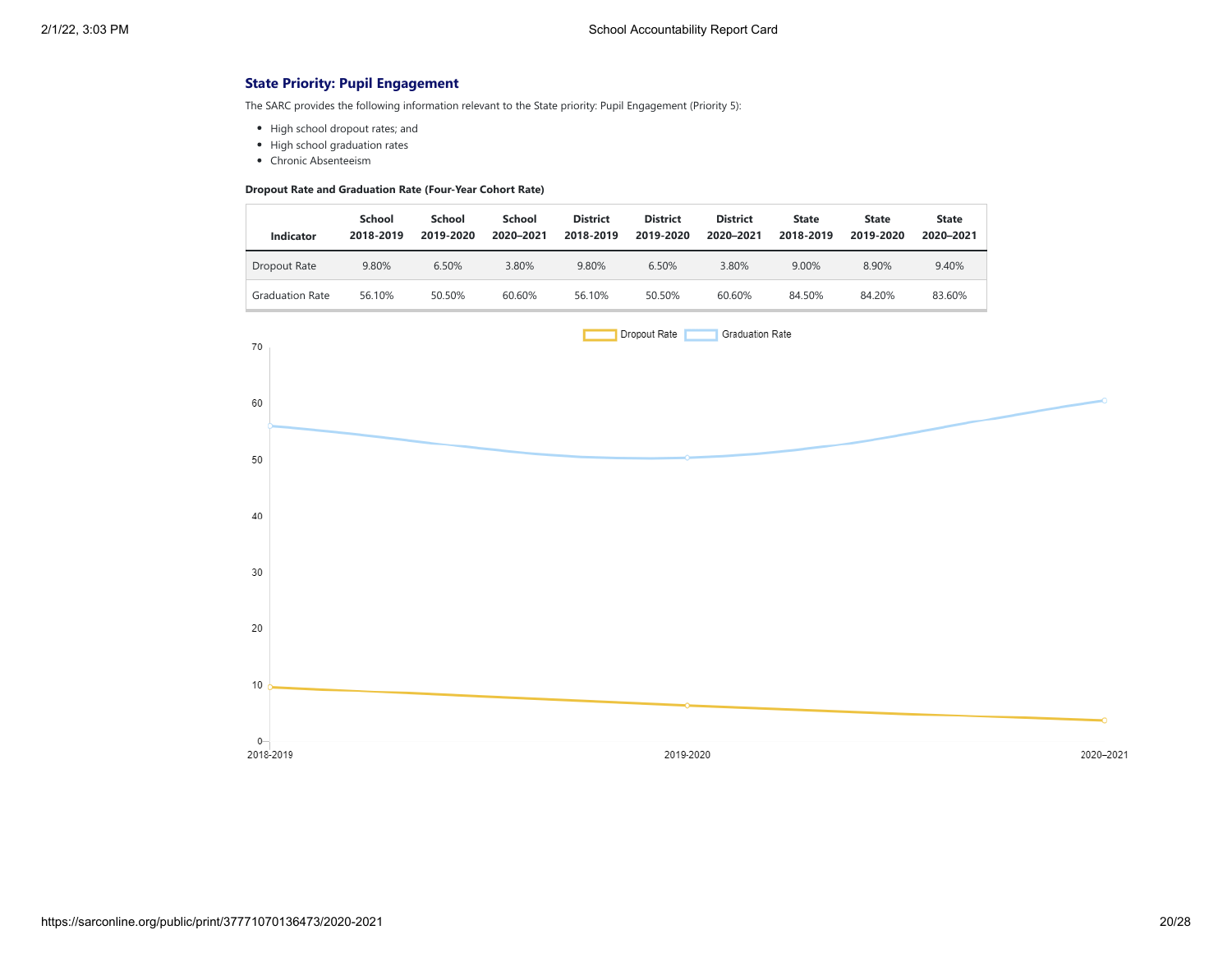## **Graduation Rate by Student Group (Four-Year Cohort Rate) (School Year 2020—2021)**

|                                                      | <b>Number of</b><br><b>Students</b> | <b>Number of</b><br>Cohort | Cohort<br><b>Graduation</b> |
|------------------------------------------------------|-------------------------------------|----------------------------|-----------------------------|
| <b>Student Group</b>                                 | in Cohort                           | <b>Graduates</b>           | Rate                        |
| All Students                                         | 104                                 | 63                         | 60.6                        |
| Female                                               | 47                                  | 27                         | 57.4                        |
| Male                                                 | 56                                  | 36                         | 64.3                        |
| Non-Binary                                           | $\sim$ $\sim$                       | $-$                        | $\sim$ $-$                  |
| American Indian or Alaska Native                     | $\boldsymbol{0}$                    | $\boldsymbol{0}$           | 64.3                        |
| Asian                                                | $\sim$ $\sim$                       | $-$                        | $\sim$ $-$                  |
| <b>Black or African American</b>                     | $-$                                 | $-$                        | $\qquad \qquad -$           |
| Filipino                                             | $\sim$ $\sim$                       | $-$                        | $\sim$ $\sim$               |
| Hispanic or Latino                                   | 83                                  | 51                         | 61.4                        |
| Native Hawaiian or Pacific Islander                  | $-$                                 | $-$                        | $\sim$ $-$                  |
| Two or More Races                                    | $-$                                 | $-$                        | $-$                         |
| White                                                | $\overline{\phantom{a}}$ .          | $-$                        | $-$                         |
| English Learners                                     | 14                                  | 8                          | 57.1                        |
| Foster Youth                                         | $\sim$ $\sim$                       | $-$                        | $\sim$ $-$                  |
| Homeless                                             | 15                                  | 12                         | 80.0                        |
| Socioeconomically Disadvantaged                      | 89                                  | 56                         | 62.9                        |
| <b>Students Receiving Migrant Education Services</b> |                                     |                            | 0.0                         |
| <b>Students with Disabilities</b>                    | 12                                  | 8                          | 66.7                        |

For information on the Four-Year Adjusted Cohort Graduation Rate (ACGR), visit the CDE Adjusted Cohort Graduation Rate web page at https://www.cde.ca.gov/ds/ad/acgrinfo.asp.

*Last updated:*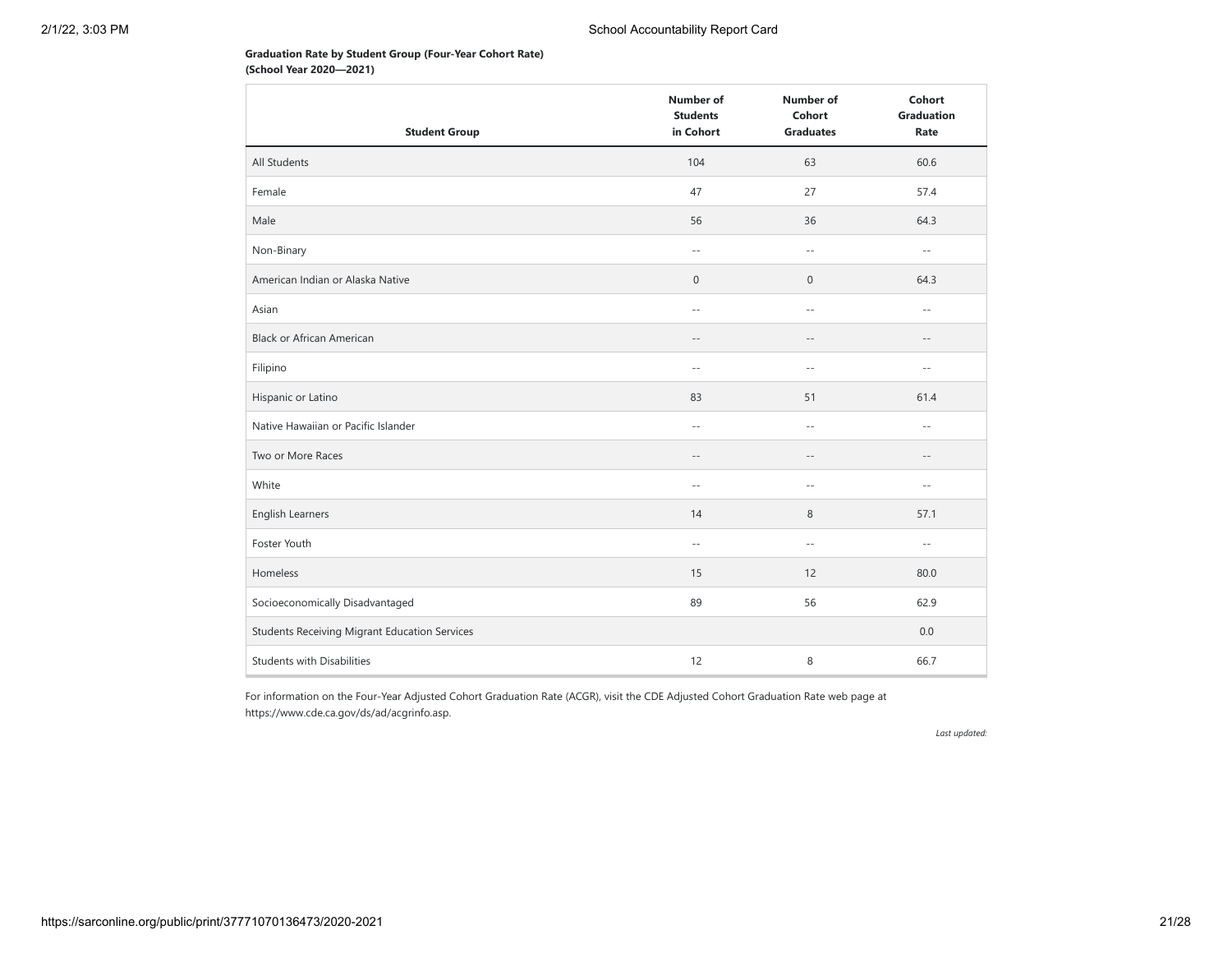## **Chronic Absenteeism by Student Group (School Year 2020—2021)**

| <b>Student Group</b>                          | <b>Cumulative</b><br><b>Enrollment</b> | Chronic<br><b>Absenteeism</b><br>Eligible<br><b>Enrollment</b> | Chronic<br><b>Absenteeism</b><br>Count | Chronic<br><b>Absenteeism</b><br>Rate |
|-----------------------------------------------|----------------------------------------|----------------------------------------------------------------|----------------------------------------|---------------------------------------|
| All Students                                  | 546                                    | 455                                                            | 127                                    | 27.9                                  |
| Female                                        | 281                                    | 231                                                            | 68                                     | 29.4                                  |
| Male                                          | 264                                    | 223                                                            | 59                                     | 26.5                                  |
| American Indian or Alaska Native              | 10                                     | 6                                                              | $\mathbf 0$                            | 26.5                                  |
| Asian                                         | $\mathbf{1}$                           | $\mathbf{1}$                                                   | $\mathsf{O}\xspace$                    | 0.0                                   |
| <b>Black or African American</b>              | 17                                     | 13                                                             | $\overline{c}$                         | 15.4                                  |
| Filipino                                      | 13                                     | 12                                                             | $\mathbf{1}$                           | 8.3                                   |
| Hispanic or Latino                            | 405                                    | 352                                                            | 102                                    | 29.0                                  |
| Native Hawaiian or Pacific Islander           | $\mathbf{1}$                           | $\mathbf{1}$                                                   | $\boldsymbol{0}$                       | 0.0                                   |
| Two or More Races                             | 31                                     | 25                                                             | 8                                      | 32.0                                  |
| White                                         | 58                                     | 37                                                             | 11                                     | 29.7                                  |
| <b>English Learners</b>                       | 77                                     | 69                                                             | 24                                     | 34.8                                  |
| Foster Youth                                  | $\overline{4}$                         | $\overline{2}$                                                 | $\mathbf{1}$                           | 50.0                                  |
| Homeless                                      | 32                                     | 29                                                             | 10                                     | 34.5                                  |
| Socioeconomically Disadvantaged               | 337                                    | 293                                                            | 100                                    | 34.1                                  |
| Students Receiving Migrant Education Services | $\mathbf{0}$                           | $\mathbf 0$                                                    | $\mathbf{0}$                           | 0.0                                   |
| <b>Students with Disabilities</b>             | 95                                     | 82                                                             | 31                                     | 37.8                                  |

*Last updated:*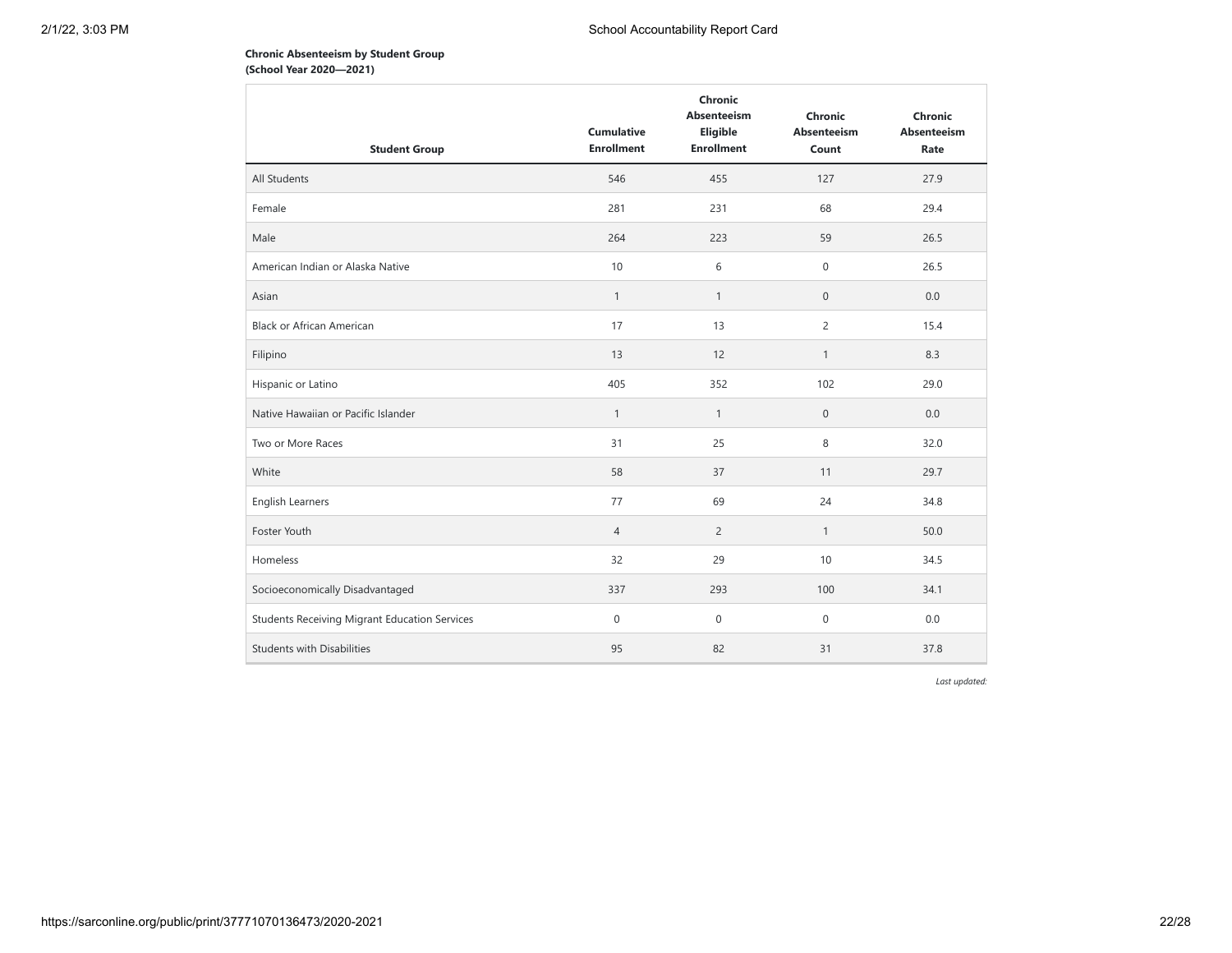## **State Priority: School Climate**

The SARC provides the following information relevant to the State priority: School Climate (Priority 6):

- Pupil suspension rates;
- Pupil expulsion rates; and
- Other local measures on the sense of safety

#### **Suspensions and Expulsions**

#### **(data collected between July through June, each full school year respectively)**

| Rate        | School<br>2018-2019 | School<br>2020-2021 | <b>District</b><br>2018-2019 | <b>District</b><br>2020-2021 | <b>State</b><br>2018-2019 | <b>State</b><br>2020-2021 |
|-------------|---------------------|---------------------|------------------------------|------------------------------|---------------------------|---------------------------|
| Suspensions | 0.22%               | 0.00%               | 0.22%                        | 0.00%                        | 3.47%                     | 0.20%                     |
| Expulsions  | 0.00%               | 0.00%               | 0.00%                        | 0.00%                        | 0.08%                     | 0.00%                     |

Note: Data collected during the 2020–21 school year may not be comparable to earlier years of this collection due to differences in learning mode instruction in response to the COVID-19 pandemic.

#### **Suspensions and Expulsions for School Year 2019—2020 Only**

#### **(data collected between July through February, partial school year due to the COVID-19 pandemic)**

| Rate        | School<br>2019-2020 | <b>District</b><br>2019-2020 | <b>State</b><br>2019-2020 |
|-------------|---------------------|------------------------------|---------------------------|
| Suspensions | 0.00%               | 0.00%                        | 2.45%                     |
| Expulsions  | 0.00%               | $0.00\%$                     | 0.05%                     |

Note: The 2019–2020 suspensions and expulsions rate data are not comparable to other year data because the 2019–2020 school year is a partial school year due to the COVID-19 crisis. As such, it would be inappropriate to make any comparisons in rates of suspensions and expulsions in the 2019–2020 school year compared to other school years.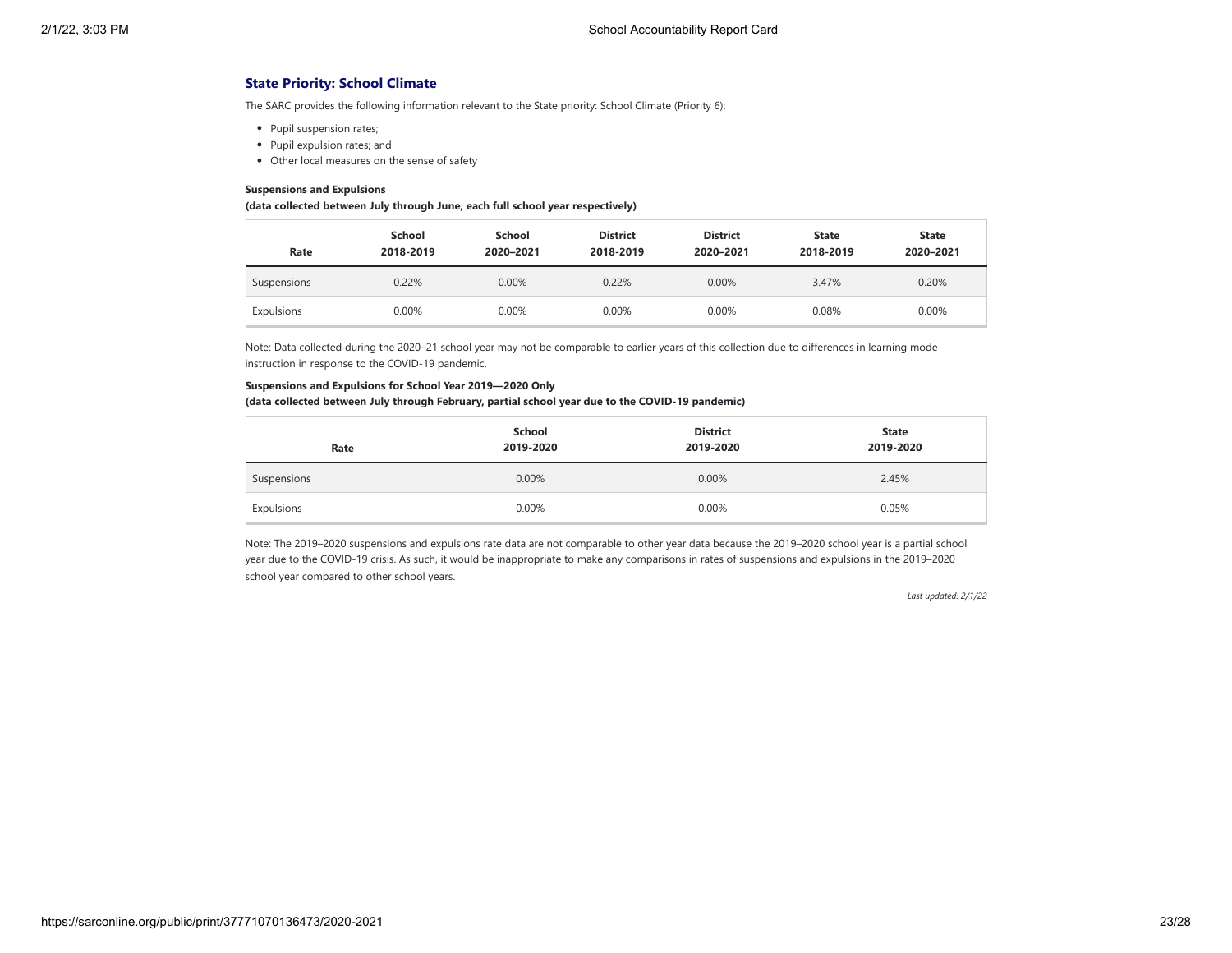## **Suspensions and Expulsions by Student Group (School Year 2020—2021)**

| <b>Student Group</b>                                 | <b>Suspensions</b><br>Rate | <b>Expulsions</b><br>Rate |
|------------------------------------------------------|----------------------------|---------------------------|
| All Students                                         | $\mathbf{0}$               | $\mathbf{0}$              |
| Female                                               | $\mathbf 0$                | $\mathbf 0$               |
| Male                                                 | $\mathbf{0}$               | $\mathbf 0$               |
| Non-Binary                                           | $\mathbf 0$                | $\mathbf{0}$              |
| American Indian or Alaska Native                     | $\boldsymbol{0}$           | $\mathbf 0$               |
| Asian                                                | $\mathbf 0$                | $\mathbf{0}$              |
| <b>Black or African American</b>                     | $\mathbf 0$                | $\mathbf 0$               |
| Filipino                                             | $\mathbf 0$                | $\mathbf 0$               |
| Hispanic or Latino                                   | $\mathbb O$                | $\mathbf 0$               |
| Native Hawaiian or Pacific Islander                  | $\mathsf{O}\xspace$        | $\mathsf{O}\xspace$       |
| Two or More Races                                    | $\boldsymbol{0}$           | $\mathbf 0$               |
| White                                                | $\boldsymbol{0}$           | $\mathbf 0$               |
| English Learners                                     | $\mathbf{0}$               | $\mathbf{0}$              |
| Foster Youth                                         | $\mathbf 0$                | $\mathbf 0$               |
| Homeless                                             | $\mathbf{0}$               | $\mathbf 0$               |
| Socioeconomically Disadvantaged                      | $\boldsymbol{0}$           | $\mathbf 0$               |
| <b>Students Receiving Migrant Education Services</b> | $\boldsymbol{0}$           | $\mathbf 0$               |
| <b>Students with Disabilities</b>                    | $\mathbf{0}$               | $\mathbf{0}$              |

*Last updated:*

#### **School Safety Plan (School Year 2021-2022)**

The safety plan is updated and approved annually. It includes disaster procedures, procedures for safe entry and exit of pupils, procedures for serious disciplinary problems, lockdown procedures, loitering law, going to and from school safely, zero tolerance policy, emergency resource information, emergency disaster kit, and emergency quick reference guide. A sexual harassment policy, child abuse reporting procedures, school dress codes and the school discipline policy are also included. Regular safety drills are conducted and recorded three times per year.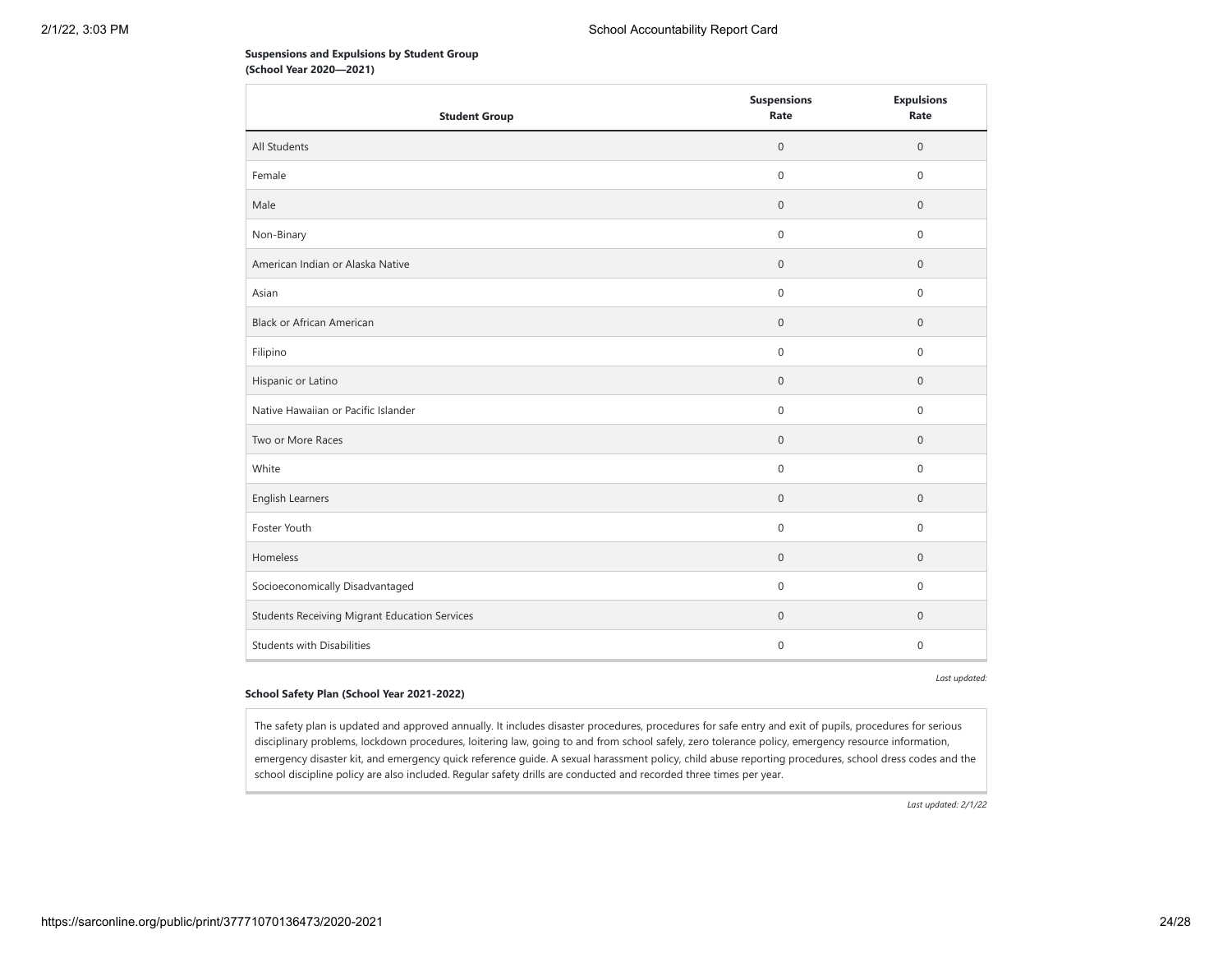# **D. Other SARC information**

The information in this section is required to be in the SARC but is not included in the state priorities for LCFF.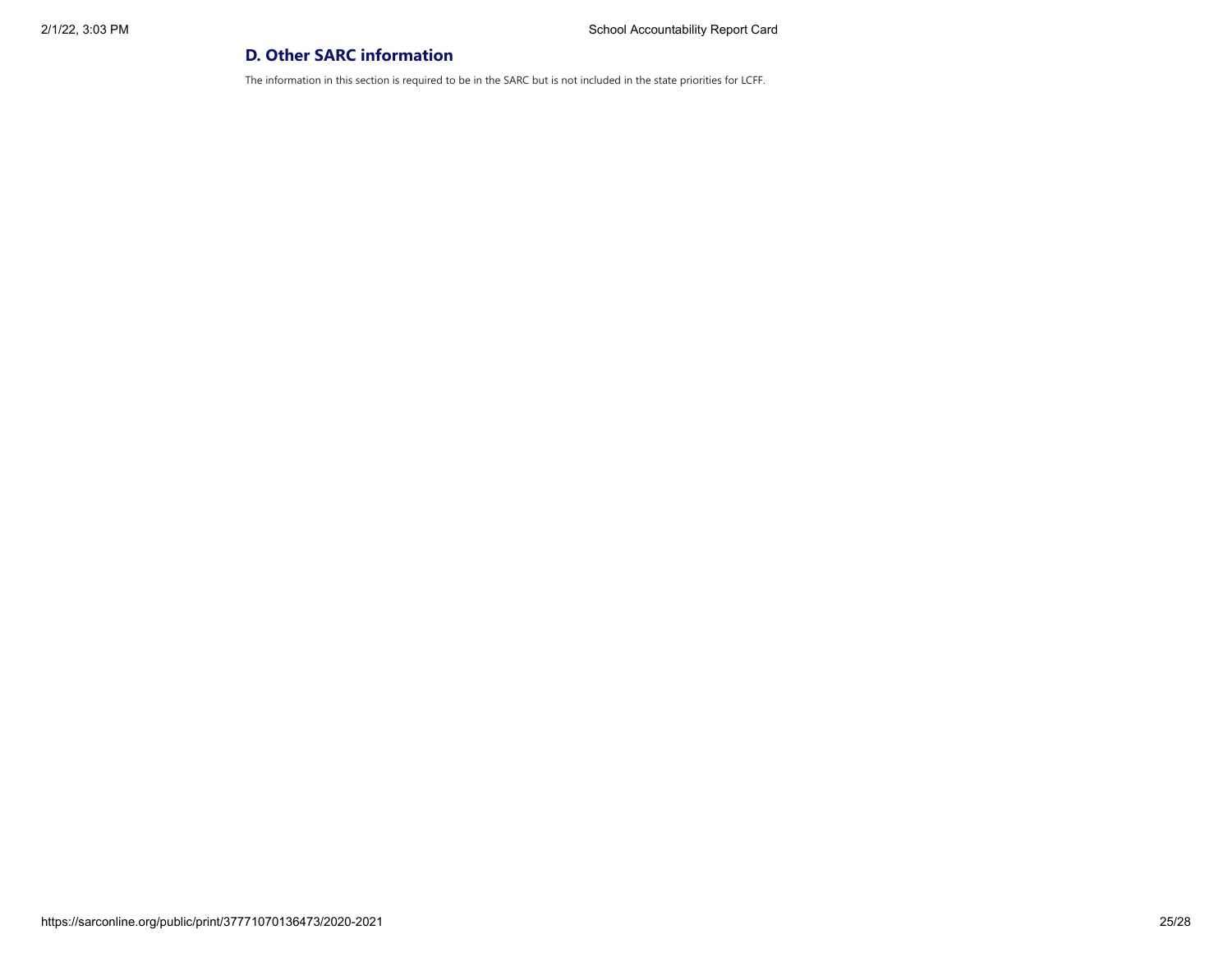#### **Ratio of Pupils to Academic Counselor (School Year 2020—2021)**

| Title                         | Ratio |
|-------------------------------|-------|
| Pupils to Academic Counselor* | 716.0 |

*Last updated: 1/1/00*

\* One full time equivalent (FTE) equals one staff member working full time; one FTE could also represent two staff members who each work 50 percent of full time.

#### **Student Support Services Staff (School Year 2020—2021)**

| <b>Title</b>                                                  | Number of FTE* Assigned to School |
|---------------------------------------------------------------|-----------------------------------|
| Counselor (Academic, Social/Behavioral or Career Development) | 0.50                              |
| Library Media Teacher (Librarian)                             | 0.00                              |
| Library Media Services Staff (Paraprofessional)               | 0.00                              |
| Psychologist                                                  | 0.00                              |
| Social Worker                                                 | 0.00                              |
| Nurse                                                         | 0.30                              |
| Speech/Language/Hearing Specialist                            | 0.00                              |
| Resource Specialist (non-teaching)                            | 0.00                              |
| Other                                                         | 2.40                              |

*Last updated: 1/1/00*

\* One full time equivalent (FTE) equals one staff member working full time; one FTE could also represent two staff members who each work 50 percent of full time.

## **Expenditures Per Pupil and School Site Teacher Salaries (Fiscal Year 2019—2020)**

| Level                                            | <b>Total Expenditures Per</b><br>Pupil | <b>Expenditures Per Pupil</b><br>(Restricted) | <b>Expenditures Per Pupil</b><br>(Unrestricted) | <b>Average Teacher</b><br><b>Salary</b> |
|--------------------------------------------------|----------------------------------------|-----------------------------------------------|-------------------------------------------------|-----------------------------------------|
| School Site                                      | \$11929.00                             | \$725.00                                      | \$11204.00                                      | $- -$                                   |
| District                                         | N/A                                    | N/A                                           | $- -$                                           | $- -$                                   |
| Percent Difference - School Site<br>and District | N/A                                    | N/A                                           | $\frac{1}{2}$                                   | $- -$                                   |
| State                                            | N/A                                    | N/A                                           | \$8443.83                                       | $- -$                                   |
| Percent Difference - School Site<br>and State    | N/A                                    | N/A                                           | $\frac{1}{2}$                                   | $- -$                                   |

*Last updated: 2/1/22*

Note: Cells with N/A values do not require data.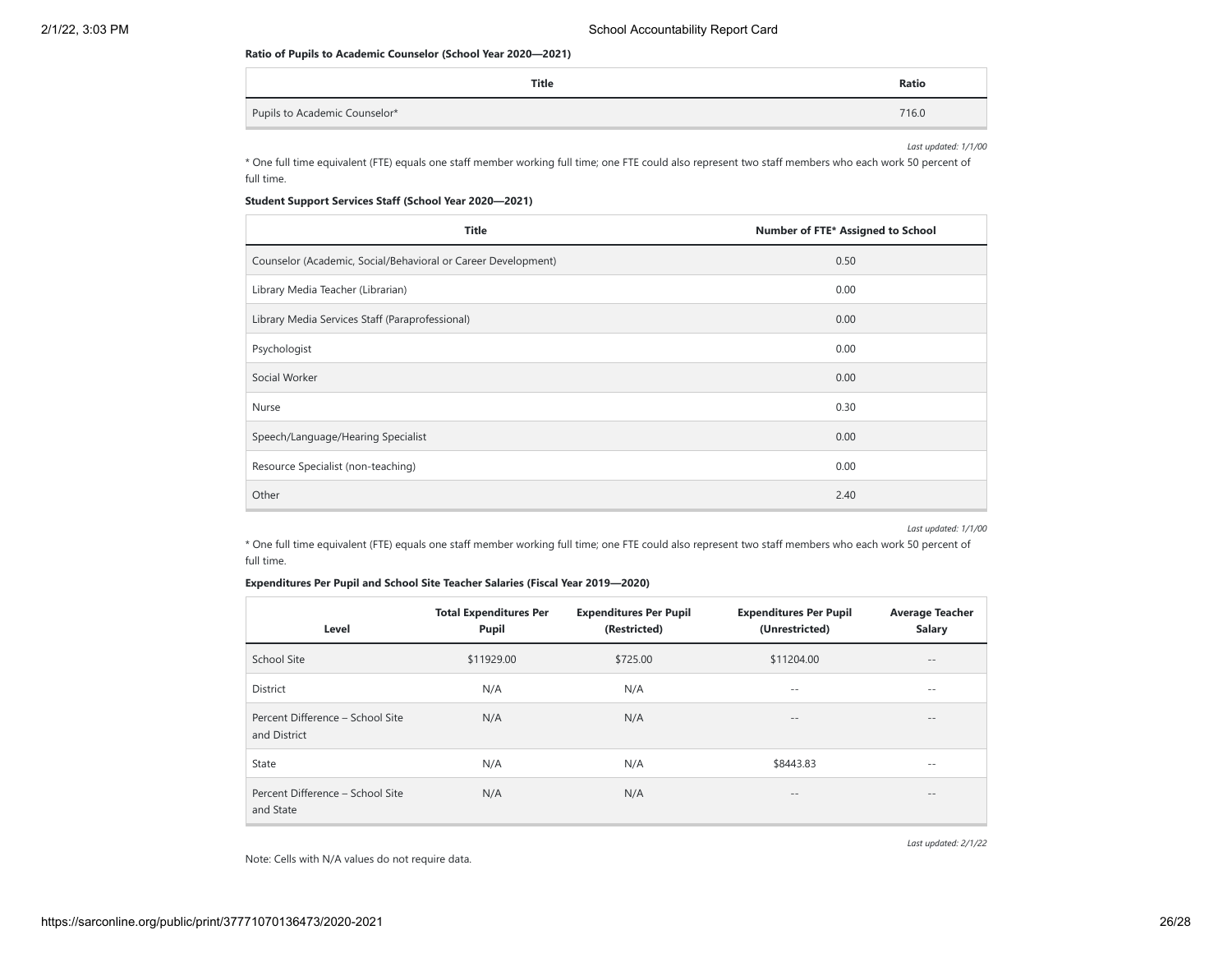## **Types of Services Funded (Fiscal Year 2020–2021)**

As a 501c3 non-profit corporation, Audeo Charter School Corporation has full authority and discretion in the management of all its fiscal matters. The latitude to determine the use of funds is accompanied by an obligation to remain revenue neutral and to submit an audited financial report annually to the District. More than half of the funds the school receives go to certificated instructors who work directly with students. Funds are also used for purchasing up-to-date instructional materials and technology.